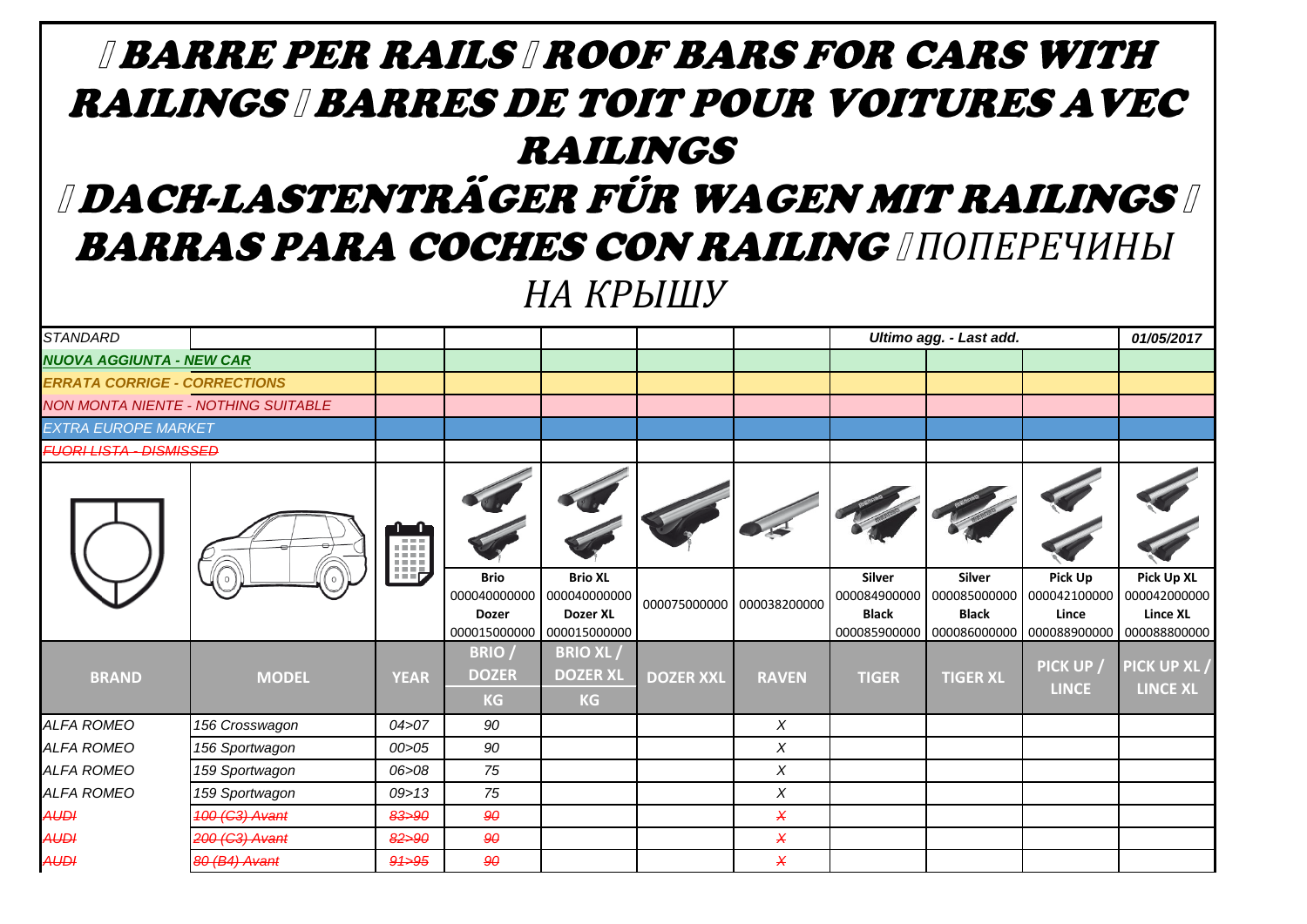|              |                             |                    | <b>BRIO</b> / | <b>BRIO XL/</b> |                  |                  |              |                  |              |                           |
|--------------|-----------------------------|--------------------|---------------|-----------------|------------------|------------------|--------------|------------------|--------------|---------------------------|
| <b>BRAND</b> | <b>MODEL</b>                | <b>YEAR</b>        | <b>DOZER</b>  | <b>DOZER XL</b> | <b>DOZER XXL</b> | <b>RAVEN</b>     | <b>TIGER</b> | <b>TIGER XL</b>  | PICK UP /    | PICK UP XL /              |
|              |                             |                    | KG            | KG              |                  |                  |              |                  | <b>LINCE</b> | <b>LINCE XL</b>           |
| <b>AUDI</b>  | A3 (8PA) Sportback          | 04 > 12            |               |                 |                  |                  |              | $\chi$           |              | $\chi$                    |
| <b>AUDI</b>  | A3 (8VA) Sportback          | 13 > 16            |               |                 |                  |                  |              | $\chi$           |              |                           |
| <b>AUDI</b>  | A3 (8VA) Sportback          | 16 <sub>5</sub>    |               |                 |                  |                  | $\chi$       |                  |              | $\chi$                    |
| <b>AUDI</b>  | A4 (8D) Avant               | 94 > 00            | 90            |                 |                  | $\chi$           |              |                  |              |                           |
| <b>AUDI</b>  | A4 (8E) Avant               | 00 > 04            | 90            |                 |                  | $\chi$           |              |                  |              |                           |
| <b>AUDI</b>  | A4 (8E) Avant               | 04 > 08            | 90            |                 |                  | $\chi$           |              |                  |              |                           |
| <b>AUDI</b>  | A4 (8K) Allroad             | 09 > 16            |               | 90              |                  |                  |              | $\chi$           |              |                           |
| <b>AUDI</b>  | A4 (8K) Avant               | 08 > 14            |               |                 |                  |                  |              | $\chi$           |              | $\chi$                    |
| <b>AUDI</b>  | A4 (B9) Allroad             | 16 <sub>5</sub>    |               | 90              |                  |                  | $\chi$       |                  |              | $\chi$                    |
| <b>AUDI</b>  | A4 (B9) Avant               | 15 <sub>2</sub>    |               |                 |                  |                  |              | $\chi$           |              | $\chi$                    |
| <b>AUDI</b>  | A6 (4A) Avant               | 94>97              | 90            |                 |                  | $\chi$           |              |                  |              |                           |
| <b>AUDI</b>  | A6 (4B) Allroad             | 99 > 05            | 90            |                 |                  | $\chi$           |              |                  |              |                           |
| <b>AUDI</b>  | A6 (4B) Avant               | 97>04              | 90            |                 |                  | $\chi$           |              |                  |              |                           |
| <b>AUDI</b>  | A6 (4F) Allroad             | 06 > 11            |               | 90              |                  |                  |              |                  |              |                           |
| <b>AUDI</b>  | A6 (4F) Avant               | 04 > 11            |               |                 |                  |                  |              | $\chi$           |              | $\chi$                    |
| <b>AUDI</b>  | A6 (4G) Allroad             | 12 > 14            |               |                 |                  |                  |              | $\chi$           |              | $\chi$                    |
| <b>AUDI</b>  | A6 (4G) Allroad             | 14 >               |               |                 |                  |                  |              | $\chi$           |              | $\chi$                    |
| <b>AUDI</b>  | A6 (4G) Avant               | 11 > 15            |               |                 |                  |                  |              | $\boldsymbol{X}$ |              | $\chi$                    |
| <b>AUDI</b>  | A6 (4G) Avant               | 15 <sub>2</sub>    |               |                 |                  |                  |              | $\boldsymbol{X}$ |              | $\boldsymbol{\mathsf{X}}$ |
| <b>AUDI</b>  | Q3(8U)                      | 11                 |               |                 |                  |                  |              | $\boldsymbol{X}$ |              | $\chi$                    |
| <b>AUDI</b>  | Q5(8R)                      | 08 > 14            |               |                 |                  |                  |              | $\boldsymbol{X}$ |              | $\chi$                    |
| <b>AUDI</b>  | Q5(8R)                      | 14 > 16            |               |                 |                  |                  |              | $\boldsymbol{X}$ |              | $\chi$                    |
| <b>AUDI</b>  | $Q5$ (FY)                   | 17                 |               |                 |                  |                  | $\chi$       |                  |              | $\chi$                    |
| <b>AUDI</b>  | Q7(4L)                      | 05>09              |               |                 |                  |                  |              | $\chi$           |              | $\chi$                    |
| <b>AUDI</b>  | Q7 (4M)                     | 15 <sub>2</sub>    |               |                 |                  |                  |              |                  |              |                           |
| <b>BMW</b>   | Serie 2 (F45) Active Tourer | 14 >               |               |                 |                  |                  |              | $\chi$           |              | $\chi$                    |
| <b>BMW</b>   | Serie 2 (F46) Gran Tourer   | 15 <sub>2</sub>    |               |                 |                  |                  |              | $\chi$           |              | $\chi$                    |
| <b>BMW</b>   | Serie 3 (E36) Touring       | 94>99              | 90            |                 |                  | $\chi$           |              |                  |              |                           |
| <b>BMW</b>   | Serie 3 (E46/3) Touring     | 99 > 05            | 90            |                 |                  | $\boldsymbol{X}$ |              |                  |              |                           |
| <b>BMW</b>   | Serie 3 (E91) Touring       | 05 > 12            | 90            |                 |                  | $\chi$           |              |                  |              |                           |
| <b>BMW</b>   | Serie 3 (F31) Touring       | 12 > 15            |               |                 |                  |                  | $\chi$       |                  | $\chi$       |                           |
| <b>BMW</b>   | Serie 3 (F31) Touring       | 15 <sub>&gt;</sub> |               |                 |                  |                  | $\chi$       |                  |              | $\chi$                    |
| <b>BMW</b>   | Serie 5 (E39) Touring       | 95 > 04            | 90            |                 |                  | $\chi$           |              |                  |              |                           |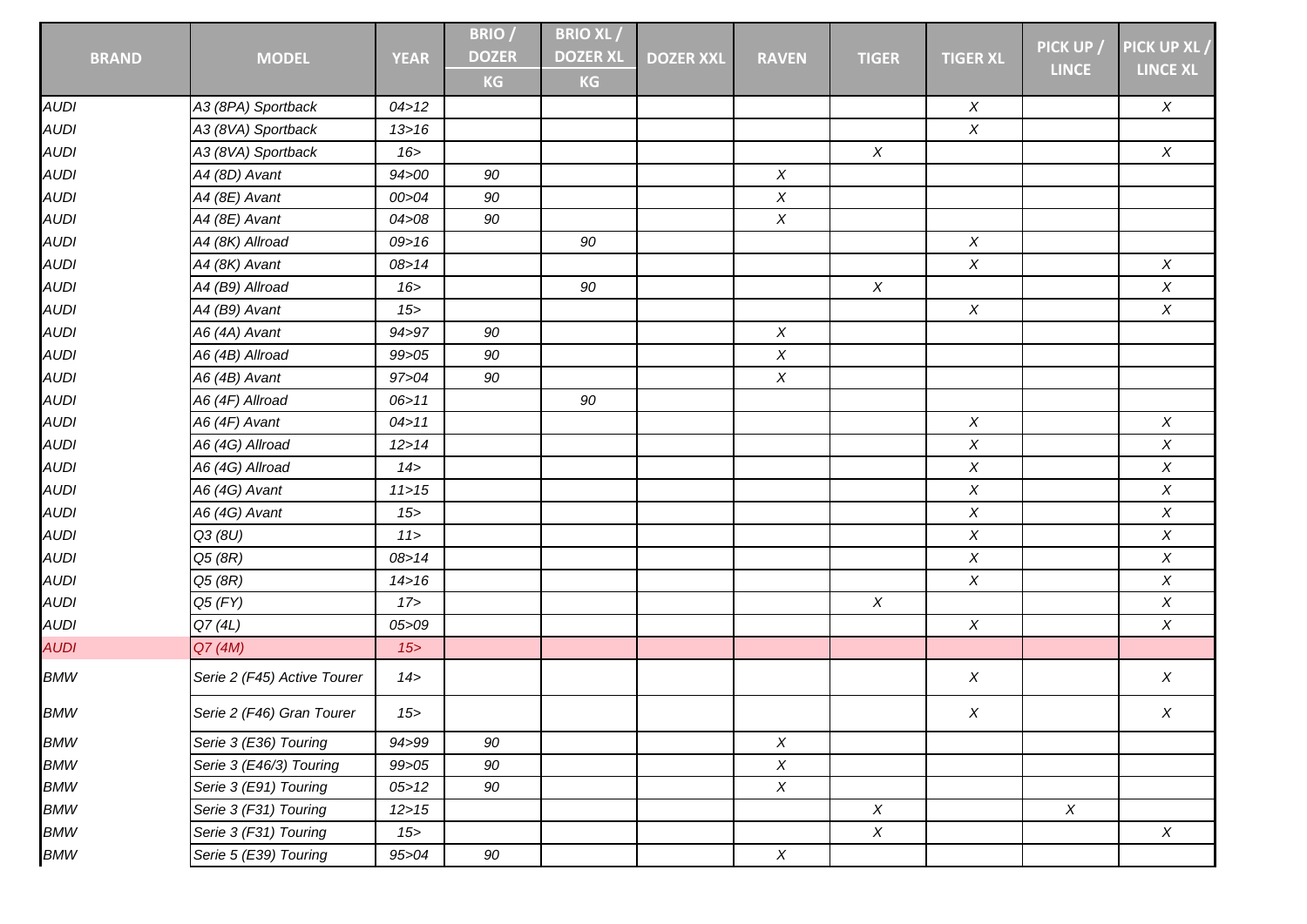|                   |                            |                    | BRIO/            | <b>BRIO XL</b>            |                  |              |              |                  |              |                 |
|-------------------|----------------------------|--------------------|------------------|---------------------------|------------------|--------------|--------------|------------------|--------------|-----------------|
| <b>BRAND</b>      | <b>MODEL</b>               | <b>YEAR</b>        | <b>DOZER</b>     | <b>DOZER XL</b>           | <b>DOZER XXL</b> | <b>RAVEN</b> | <b>TIGER</b> | <b>TIGER XL</b>  | PICK UP /    | PICK UP XL      |
|                   |                            |                    | KG               | KG                        |                  |              |              |                  | <b>LINCE</b> | <b>LINCE XL</b> |
| <b>BMW</b>        | Serie 5 (E61) Touring      | 03 > 10            | 75               |                           |                  | $\chi$       |              |                  |              |                 |
| <b>BMW</b>        | Serie 5 (F11) Touring      | 10 > 13            |                  |                           |                  |              |              | $\chi$           |              | $\chi$          |
| <b>BMW</b>        | Serie 5 (F11) Touring      | 13 >               |                  |                           |                  |              |              | $\boldsymbol{X}$ |              | $\chi$          |
| <b>BMW</b>        | X1 (E84)                   | 09 > 12            |                  |                           |                  |              |              | $\chi$           |              | $\chi$          |
| <b>BMW</b>        | X1 (E84)                   | 12 > 15            |                  |                           |                  |              |              | $\boldsymbol{X}$ |              | $\chi$          |
| <b>BMW</b>        | X1 (F48)                   | 15                 |                  |                           |                  |              |              | $\boldsymbol{X}$ |              | $\chi$          |
| <b>BMW</b>        | X3 (E83)                   | 04 > 10            |                  | 90                        |                  |              |              |                  |              |                 |
| <b>BMW</b>        | X3 (F25)                   | 10 > 14            |                  |                           |                  |              |              | $\chi$           |              | $\chi$          |
| <b>BMW</b>        | X3 (F25)                   | 14 >               |                  |                           |                  |              | $\chi$       |                  |              | $\chi$          |
| <b>BMW</b>        | X4 (F26)                   | 14 >               |                  |                           |                  |              |              | $\chi$           |              | $\chi$          |
| <b>BMW</b>        | X5 (E53)                   | 99>06              |                  | 90                        |                  |              |              |                  |              |                 |
| <b>BMW</b>        | X5 (E70)                   | 06 > 10            |                  | 75                        |                  |              |              |                  |              |                 |
| <b>BMW</b>        | X5 (E70)                   | 10 > 13            |                  |                           |                  |              |              | $\boldsymbol{X}$ |              | $\chi$          |
| <b>BMW</b>        | X5 (F15)                   | 13 > 15            |                  |                           |                  |              |              | $\boldsymbol{X}$ |              | $\chi$          |
| <b>BMW</b>        | X5 (F15)                   | 15                 |                  |                           |                  |              |              | $\boldsymbol{X}$ |              | $\chi$          |
| <b>BMW</b>        | X6(E71)                    | 07 > 14            |                  |                           |                  |              |              |                  |              |                 |
| <b>BRILLIANCE</b> | BS4                        | 09 >               | $\boldsymbol{X}$ |                           |                  |              |              |                  |              |                 |
| CADILLAC          | <b>BLS</b>                 | 06 > 10            | $\boldsymbol{X}$ |                           |                  |              |              |                  |              |                 |
| CADILLAC          | <b>SRX</b>                 | 05 > 09            | $\boldsymbol{X}$ |                           |                  |              |              |                  |              |                 |
| <b>CADILLAC</b>   | SRX I                      | 04 > 09            |                  |                           |                  |              |              |                  |              |                 |
| <b>CADILLAC</b>   | <b>SRX II</b>              | 10 <sub>&gt;</sub> |                  |                           |                  |              |              |                  |              |                 |
| <b>CHERY</b>      | Cross                      | 07 >               | $\vert X \vert$  |                           |                  |              |              |                  |              |                 |
| <b>CHEVROLET</b>  | <b>Blazer</b>              | 95 > 05            |                  | $\boldsymbol{\mathsf{X}}$ |                  |              |              |                  |              |                 |
| <b>CHEVROLET</b>  | <b>Blazer Tahoe</b>        | 83>97              | $\boldsymbol{X}$ |                           |                  |              |              |                  |              |                 |
| <b>CHEVROLET</b>  | Captiva                    | 06 > 11            | 90               |                           |                  | $\chi$       |              |                  |              |                 |
| <b>CHEVROLET</b>  | Captiva                    | 11                 | 75               |                           |                  | $\chi$       |              |                  |              |                 |
| <b>CHEVROLET</b>  | Corsa                      | 93 > 10            | $\boldsymbol{X}$ |                           |                  |              |              |                  |              |                 |
| <b>CHEVROLET</b>  | <b>Cruze Station Wagon</b> | 01 > 04            | $\chi$           |                           |                  |              |              |                  |              |                 |
| <b>CHEVROLET</b>  | <b>Cruze Station Wagon</b> | 11                 | 90               |                           |                  |              |              |                  |              |                 |
| <b>CHEVROLET</b>  | <b>HHR</b>                 | 06 > 11            | 90               |                           |                  |              |              |                  |              |                 |
| <b>CHEVROLET</b>  | Ipanema                    | 88>95              | $\boldsymbol{X}$ |                           |                  |              |              |                  |              |                 |
| <b>CHEVROLET</b>  | Lacetti                    | 02 > 09            | 90               |                           |                  | $\chi$       |              |                  |              |                 |
| <b>CHEVROLET</b>  | Lacetti                    | 09 > 11            | 90               |                           |                  | $\chi$       |              |                  |              |                 |
| <b>CHEVROLET</b>  | Matiz                      | 05 > 09            | 75               |                           |                  | $\chi$       |              |                  |              |                 |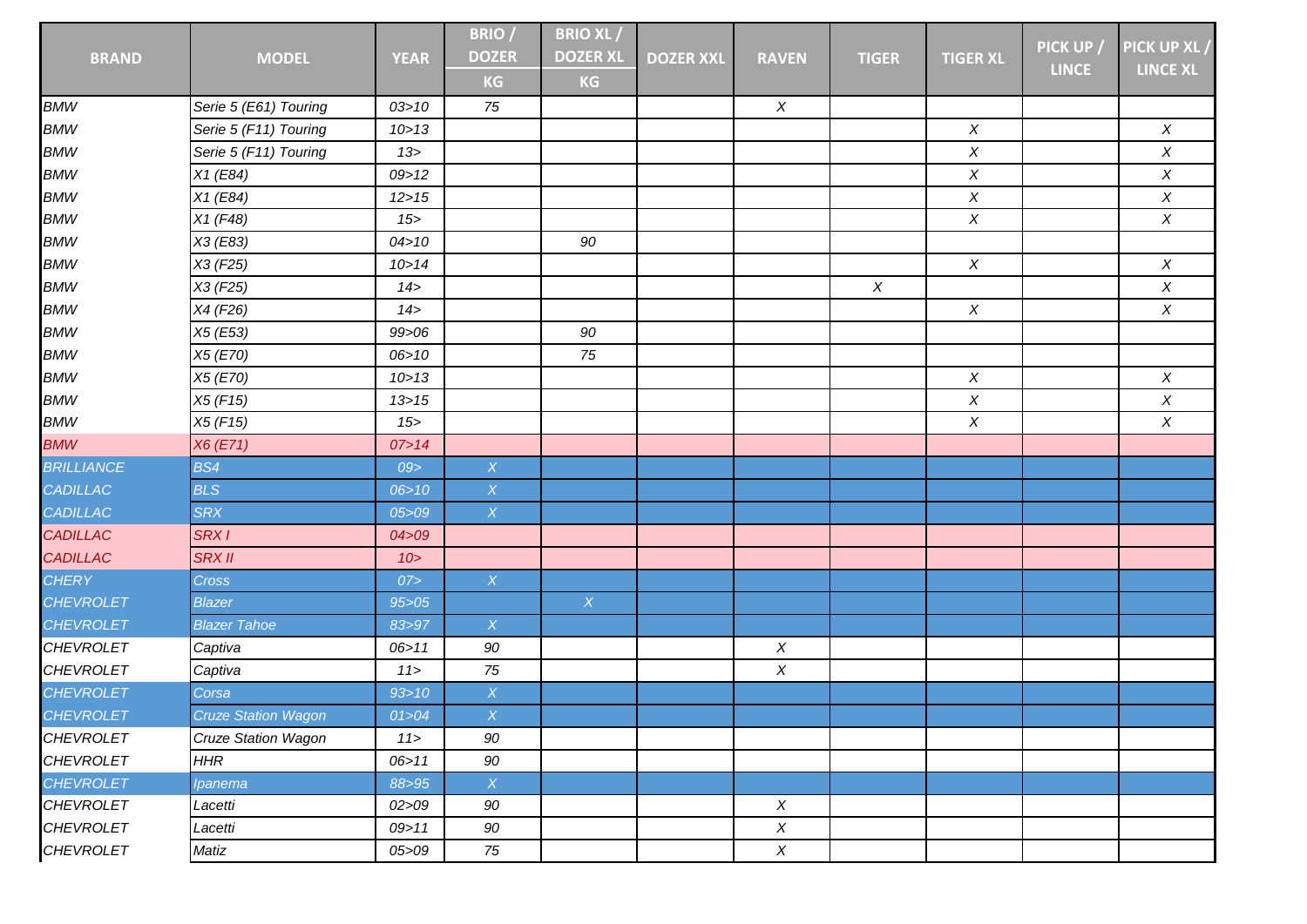|                  |                           |                    | BRIO /                    | <b>BRIO XL/</b> |                  |                  |              |                 |              |                 |
|------------------|---------------------------|--------------------|---------------------------|-----------------|------------------|------------------|--------------|-----------------|--------------|-----------------|
| <b>BRAND</b>     | <b>MODEL</b>              | <b>YEAR</b>        | <b>DOZER</b>              | <b>DOZER XL</b> | <b>DOZER XXL</b> | <b>RAVEN</b>     | <b>TIGER</b> | <b>TIGER XL</b> | PICK UP /    | PICK UP XL /    |
|                  |                           |                    | <b>KG</b>                 | KG              |                  |                  |              |                 | <b>LINCE</b> | <b>LINCE XL</b> |
| <b>CHEVROLET</b> | Nubira II Station Wagon   | 05 >               | 75                        |                 |                  | $\chi$           |              |                 |              |                 |
| <b>CHEVROLET</b> | Nubira III                | 04 > 07            | $\boldsymbol{X}$          |                 |                  |                  |              |                 |              |                 |
| <b>CHEVROLET</b> | Rezzo                     | 00 > 08            | $\boldsymbol{X}$          |                 |                  |                  |              |                 |              |                 |
| <b>CHEVROLET</b> | <b>Spark</b>              | 10 <sub>&gt;</sub> | $\boldsymbol{X}$          |                 |                  |                  |              |                 |              |                 |
| <b>CHEVROLET</b> | Spin                      | 12>                | $\boldsymbol{\mathsf{X}}$ |                 |                  |                  |              |                 |              |                 |
| <b>CHEVROLET</b> | <b>Surprema</b>           | 86>98              | $\chi$                    |                 |                  |                  |              |                 |              |                 |
| <b>CHEVROLET</b> | Tahoe                     | 95 >               | 75                        |                 |                  | $\chi$           |              |                 |              |                 |
| <b>CHEVROLET</b> | Tavera                    | 05 >               |                           | 90              |                  |                  |              |                 |              |                 |
| <b>CHEVROLET</b> | <b>Tracker</b>            | 06 >               | $\chi$                    |                 |                  |                  |              |                 |              |                 |
| <b>CHEVROLET</b> | <b>Trans Sport</b>        | 97>99              |                           | 90              |                  |                  |              |                 |              |                 |
| <b>CHEVROLET</b> | Trax                      | 13 >               |                           |                 |                  |                  | $\chi$       |                 |              |                 |
| <b>CHEVROLET</b> | <b>Uplander</b>           | 05 > 09            | $\boldsymbol{X}$          |                 |                  |                  |              |                 |              |                 |
| <b>CHEVROLET</b> | Zafira                    | 01 > 12            | $\boldsymbol{X}$          |                 |                  |                  |              |                 |              |                 |
| <b>CHRYSLER</b>  | 300 C Touring             | 05 > 11            |                           | 90              |                  |                  |              |                 |              |                 |
| <b>CHRYSLER</b>  | Aspen                     | 07 > 09            | $\boldsymbol{X}$          |                 |                  |                  |              |                 |              |                 |
| <b>CHRYSLER</b>  | <b>Grand Voyager</b>      | 96>00              |                           | 75              |                  |                  |              |                 |              |                 |
| <b>CHRYSLER</b>  | <b>Town &amp; Country</b> | 95 > 05            | $\boldsymbol{X}$          |                 |                  |                  |              |                 |              |                 |
| <b>CHRYSLER</b>  | Voyager                   | 96>00              |                           | 75              |                  |                  |              |                 |              |                 |
| <b>CITROEN</b>   | Berlingo (B9)             | 08 > 15            |                           |                 | $\chi$           |                  |              |                 |              |                 |
| <b>CITROEN</b>   | Berlingo (B9)             | 15 <sub>2</sub>    |                           |                 | $\chi$           |                  |              |                 |              |                 |
| <b>CITROEN</b>   | Berlingo (B9) Van         | 08 > 15            |                           |                 | $\chi$           |                  |              |                 |              |                 |
| <b>CITROEN</b>   | Berlingo (B9) XTR         | 15                 |                           |                 | $\chi$           |                  |              |                 |              |                 |
| <b>CITROEN</b>   | Berlingo (Mk1)            | 96 > 10            |                           | 90              |                  |                  |              |                 |              |                 |
| <b>CITROEN</b>   | Berlingo (Mk1) Van        | 96 > 10            |                           |                 | $\chi$           |                  |              |                 |              |                 |
| <b>CITROEN</b>   | <b>Bx Break</b>           | 82 > 94            | 90                        |                 |                  | $\pmb{\times}$   |              |                 |              |                 |
| <b>CITROEN</b>   | C3 (Mk2) Picasso          | 08 > 15            |                           | 75              |                  | $\chi$           |              |                 |              |                 |
| <b>CITROEN</b>   | C3 Xtr                    | 07>09              | 75                        |                 |                  | $\chi$           |              |                 |              |                 |
| <b>CITROEN</b>   | C4 Aircross               | 12>                |                           |                 |                  |                  |              | $\chi$          |              | $\chi$          |
| <b>CITROEN</b>   | C4 Cactus                 | 14                 |                           |                 |                  |                  |              |                 |              |                 |
| <b>CITROEN</b>   | C4 Picasso (Mk1)          | 06 > 13            |                           | 75              |                  |                  |              |                 |              |                 |
| <b>CITROEN</b>   | C5 (Mk1) Tourer           | 01 > 05            | 90                        |                 |                  | $\chi$           |              |                 |              |                 |
| <b>CITROEN</b>   | C5 (Mk1) Tourer           | 05 > 08            | 90                        |                 |                  | $\chi$           |              |                 |              |                 |
| <b>CITROEN</b>   | C5 (Mk2) Cross Tourer     | 10 >               |                           | 90              |                  |                  |              |                 |              |                 |
| <b>CITROEN</b>   | C5 (Mk2) Tourer           | 08 > 12            | 90                        |                 |                  | $\boldsymbol{X}$ |              |                 |              |                 |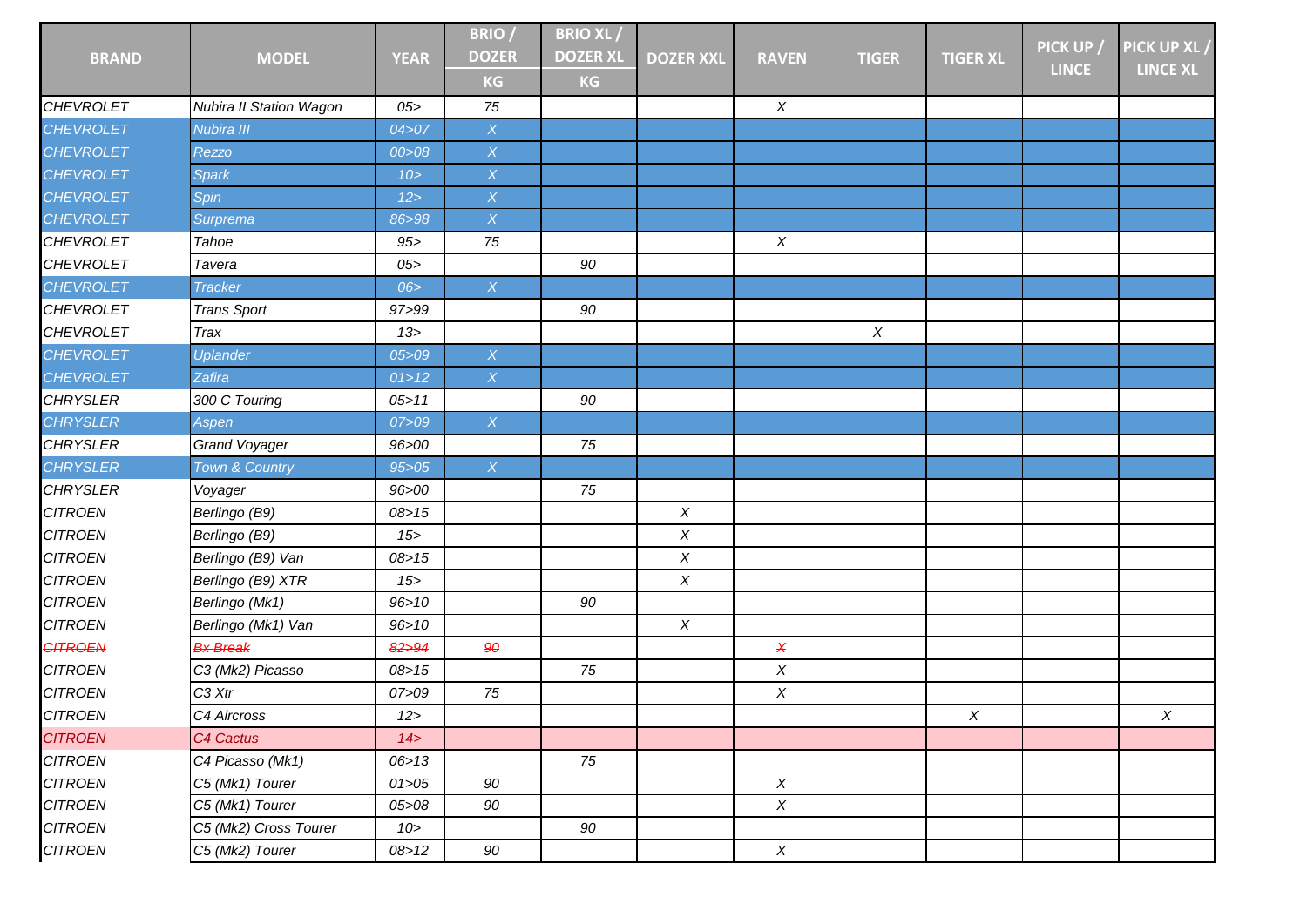|                 |                             |                 | BRIO /           | <b>BRIO XL/</b> |                  |                  |              |                 |              |                 |
|-----------------|-----------------------------|-----------------|------------------|-----------------|------------------|------------------|--------------|-----------------|--------------|-----------------|
| <b>BRAND</b>    | <b>MODEL</b>                | <b>YEAR</b>     | <b>DOZER</b>     | <b>DOZER XL</b> | <b>DOZER XXL</b> | <b>RAVEN</b>     | <b>TIGER</b> | <b>TIGER XL</b> | PICK UP /    | PICK UP XL      |
|                 |                             |                 | KG               | KG              |                  |                  |              |                 | <b>LINCE</b> | <b>LINCE XL</b> |
| <b>CITROEN</b>  | C5 (Mk2) Tourer             | 13 >            | 90               |                 |                  | $\chi$           |              |                 |              |                 |
| <b>CITROEN</b>  | C-Crosser                   | 07 > 12         |                  | 75              |                  |                  |              |                 |              |                 |
| <b>CITROEN</b>  | <b>Grand C4 Picasso</b>     | 13 >            |                  |                 |                  |                  |              |                 |              |                 |
| <b>CITROEN</b>  | Grand C4 Picasso            | 06 > 13         |                  | 75              |                  |                  |              |                 |              |                 |
| <b>CITROEN</b>  | Nemo                        | 08>             |                  |                 | $\chi$           |                  |              |                 |              |                 |
| <b>CITROEN</b>  | Nemo Van                    | 08>             |                  |                 | $\chi$           |                  |              |                 |              |                 |
| <b>CITROEN</b>  | <b>Xm Break</b>             | 89>94           | 75               |                 |                  | $\pmb{\times}$   |              |                 |              |                 |
| <b>CITROEN</b>  | Xm Break                    | 94 > 00         | 90               |                 |                  | $\chi$           |              |                 |              |                 |
| <b>CITROEN</b>  | Zx Break                    | 94>99           | 75               |                 |                  | $\chi$           |              |                 |              |                 |
| DACIA           | Dokker                      | 12>             | 75               |                 |                  | $\chi$           |              |                 |              |                 |
| DACIA           | Duster                      | 08 > 13         | 75               |                 |                  | $\chi$           |              |                 |              |                 |
| DACIA           | <b>Duster</b>               | 13 >            |                  |                 |                  |                  | 000093600000 |                 |              |                 |
| DACIA           | Lodgy                       | 12 >            |                  |                 |                  |                  |              | $\chi$          |              | $\chi$          |
| DACIA           | Logan MCV                   | 04 > 13         | 75               |                 |                  |                  |              |                 |              |                 |
| DACIA           | Logan MCV                   | 13 >            | 75               |                 |                  |                  | $\chi$       |                 |              |                 |
| DACIA           | Sandero Stepway             | 09 > 12         | 90               |                 |                  | $\chi$           |              |                 |              |                 |
| DACIA           | Sandero Stepway             | 13 >            | 90               |                 |                  | $\chi$           |              |                 |              |                 |
| <b>DAEWOO</b>   | Matiz                       | 98>07           | 75               |                 |                  | $\chi$           |              |                 |              |                 |
| <b>DAEWOO</b>   | <b>Nubira Station Wagon</b> | 97 > 03         | 75               |                 |                  | $\chi$           |              |                 |              |                 |
| <b>DAEWOO</b>   | Rezzo                       | 00 > 08         | $\boldsymbol{X}$ |                 |                  |                  |              |                 |              |                 |
| <b>DAEWOO</b>   | Tacuma                      | 00 > 04         | 90               |                 |                  | $\chi$           |              |                 |              |                 |
| <b>DAIHATSU</b> | Feroza                      | 87>98           | 75               |                 |                  | $\chi$           |              |                 |              |                 |
| <b>DAIHATSU</b> | <b>Terios</b>               | 06>             |                  | 90              |                  |                  |              |                 |              |                 |
| <b>DAIHATSU</b> | Xenia                       | 03 > 11         |                  |                 |                  | $\chi$           |              |                 |              |                 |
| <b>DAIHATSU</b> | Xenia                       | 11              |                  | 90              |                  | $\chi$           |              |                 |              |                 |
| <b>DODGE</b>    | Caravan                     | 96 > 05         | $\boldsymbol{X}$ |                 |                  |                  |              |                 |              |                 |
| DR              | Citycross                   | 13 >            | 75               |                 |                  | $\chi$           |              |                 |              |                 |
| ${\cal D}R$     | Dr <sub>2</sub>             | 10 >            | 75               |                 |                  | $\boldsymbol{X}$ |              |                 |              |                 |
| ${\cal D}R$     | Dr <sub>5</sub>             | 08 > 13         | 75               |                 |                  | $\chi$           |              |                 |              |                 |
| DR              | Dr5                         | 13 >            |                  | 75              |                  |                  |              |                 |              |                 |
| <b>DS</b>       | 4 Crossback                 | 15 <sub>2</sub> |                  |                 |                  |                  |              |                 |              |                 |
| <b>FIAT</b>     | 500 X                       | 15              |                  |                 |                  |                  |              | $\chi$          |              | $\chi$          |
| <b>FIAT</b>     | Croma                       | 05 > 07         | 75               |                 |                  | $\chi$           |              |                 |              |                 |
| <b>FIAT</b>     | Croma                       | 07 > 10         | 75               |                 |                  | $\boldsymbol{X}$ |              |                 |              |                 |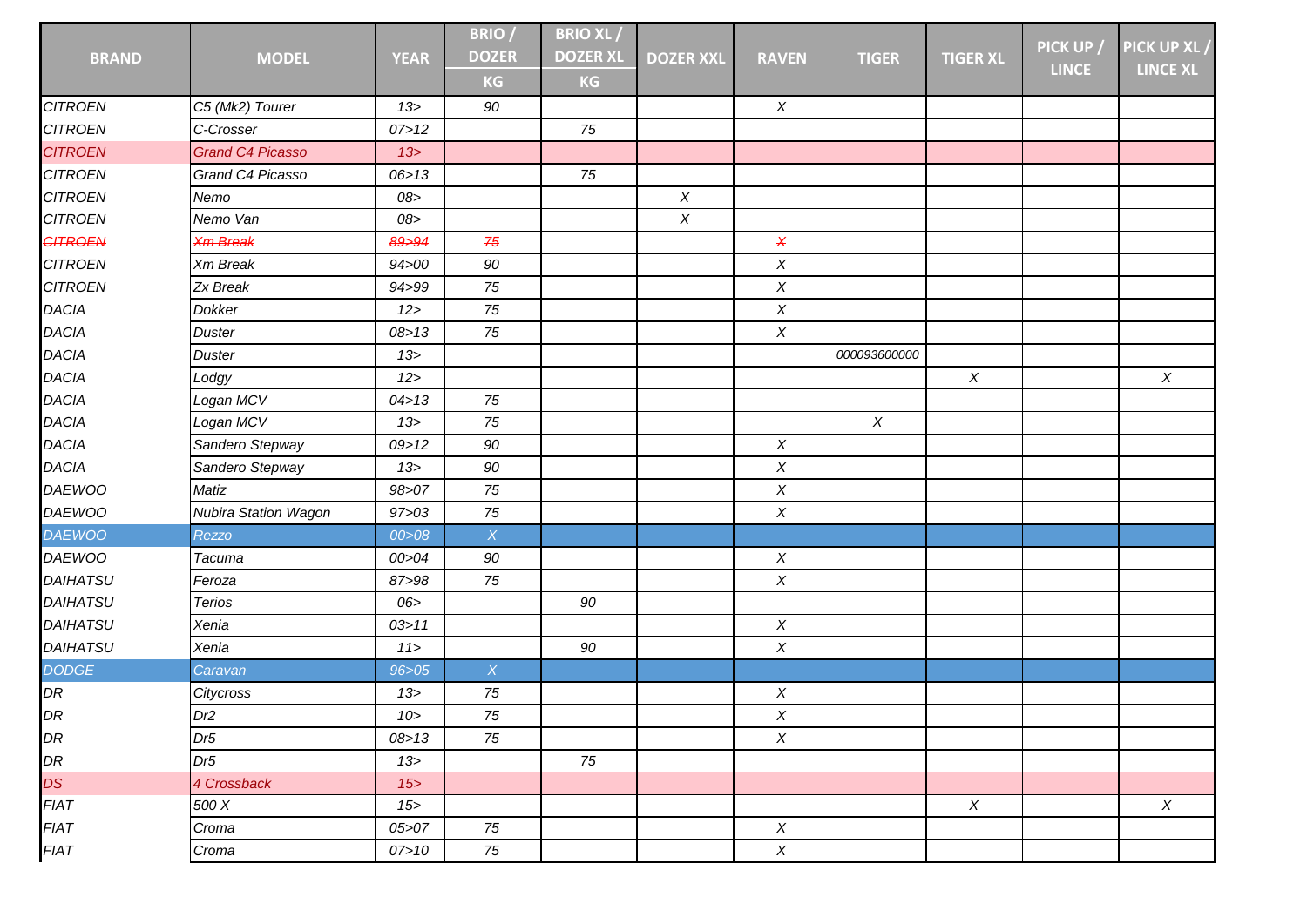|              |                           |                 | BRIO /       | <b>BRIO XL/</b> |                  |                |              |                 |                |                 |
|--------------|---------------------------|-----------------|--------------|-----------------|------------------|----------------|--------------|-----------------|----------------|-----------------|
| <b>BRAND</b> | <b>MODEL</b>              | <b>YEAR</b>     | <b>DOZER</b> | <b>DOZER XL</b> | <b>DOZER XXL</b> | <b>RAVEN</b>   | <b>TIGER</b> | <b>TIGER XL</b> | <b>PICK UP</b> | PICK UP XL /    |
|              |                           |                 | KG           | KG              |                  |                |              |                 | <b>LINCE</b>   | <b>LINCE XL</b> |
| <b>FIAT</b>  | Doblò                     | 00 > 10         |              | 75              |                  |                |              |                 |                |                 |
| <b>FIAT</b>  | Doblò II                  | 10 > 15         |              |                 | $\chi$           |                |              |                 |                |                 |
| <b>FIAT</b>  | Doblò II                  | 15 <sub>2</sub> |              |                 | $\chi$           |                |              |                 |                |                 |
| <b>FIAT</b>  | Doblò II Maxi             | 15 <sub>2</sub> |              |                 | $\chi$           |                |              |                 |                |                 |
| <b>FIAT</b>  | Doblò Malibù              | 00 > 05         |              | 90              |                  |                |              |                 |                |                 |
| <b>FIAT</b>  | Fiorino III               | 07 >            |              | 75              |                  |                |              |                 |                |                 |
| <b>FIAT</b>  | Freemont                  | 11              |              | 90              |                  |                |              |                 |                |                 |
| <b>FIAT</b>  | <b>Freemont Cross</b>     | 14 >            |              | 90              |                  |                |              |                 |                |                 |
| <b>FIAT</b>  | Idea                      | 05 > 12         | 75           |                 |                  | $\chi$         |              |                 |                |                 |
| <b>FIAT</b>  | Marea Weekend             | 96 > 03         | 90           |                 |                  | $\chi$         |              |                 |                |                 |
| <b>FIAT</b>  | Marengo                   | 97 > 01         | 90           |                 |                  | $\chi$         |              |                 |                |                 |
| <b>FIAT</b>  | Palio Weekend             | 97 > 01         | 75           |                 |                  | $\chi$         |              |                 |                |                 |
| <b>FIAT</b>  | Panda I                   | 80 > 03         |              | 75              |                  |                |              |                 |                |                 |
| <b>FIAT</b>  | Panda II                  | 03 > 12         |              | 75              |                  | $\chi$         |              |                 |                |                 |
| <b>FIAT</b>  | Panda II Cross            | 04 > 14         |              | 75              |                  | $\chi$         |              |                 |                |                 |
| <b>FIAT</b>  | Panda III                 | 12>             |              |                 |                  |                | $\chi$       |                 |                |                 |
| <b>FIAT</b>  | Panda III AirCross        | 14 >            |              | 75              |                  | $\chi$         |              |                 |                |                 |
| <b>FIAT</b>  | Panda III Cross           | 14 >            |              | 75              |                  | $\chi$         |              |                 |                |                 |
| <b>FIAT</b>  | Qubo                      | 08 > 16         |              | 75              |                  |                |              |                 |                |                 |
| <b>FIAT</b>  | Qubo                      | 16 >            |              | 75              |                  |                |              |                 |                |                 |
| <b>FIAT</b>  | Sedici                    | 05>08           | 75           |                 |                  | $\chi$         |              |                 |                |                 |
| <b>FIAT</b>  | Sedici                    | 08 > 14         | 75           |                 |                  | $\chi$         |              |                 |                |                 |
| <b>FIAT</b>  | Stilo Station Wagon       | 01 > 10         |              | 75              |                  |                |              |                 |                |                 |
| <b>FIAT</b>  | Strada IV                 | 04 >            | 90           |                 |                  | $\chi$         |              |                 |                |                 |
| <b>FIAT</b>  | Tempra Station Wagon      | 90 > 96         | 75           |                 |                  | $\pmb{\times}$ |              |                 |                |                 |
| <b>FIAT</b>  | <b>Tipo Station Wagon</b> | 16 <sub>5</sub> |              |                 |                  |                |              |                 |                |                 |
| <b>FORD</b>  | Aerostar                  | 86>97           | 90           |                 |                  | $\chi$         |              |                 |                |                 |
| <b>FORD</b>  | <b>B-Max</b>              | 12>             |              |                 |                  |                | $\chi$       |                 | X              |                 |
| <b>FORD</b>  | C-Max 7 II                | 10 >            |              | 90              |                  |                |              |                 |                |                 |
| <b>FORD</b>  | C-Max II                  | 10 >            |              | 90              |                  |                |              |                 |                |                 |
| <b>FORD</b>  | Ecosport                  | 14>             |              |                 |                  |                |              |                 |                |                 |
| <b>FORD</b>  | Edge                      | 06 > 10         |              | 90              |                  |                |              |                 |                |                 |
| <b>FORD</b>  | Edge                      | 16 >            |              |                 |                  |                | $\chi$       |                 |                | $\chi$          |
| <b>FORD</b>  | Escape                    | 08 > 12         |              | 75              |                  |                |              |                 |                |                 |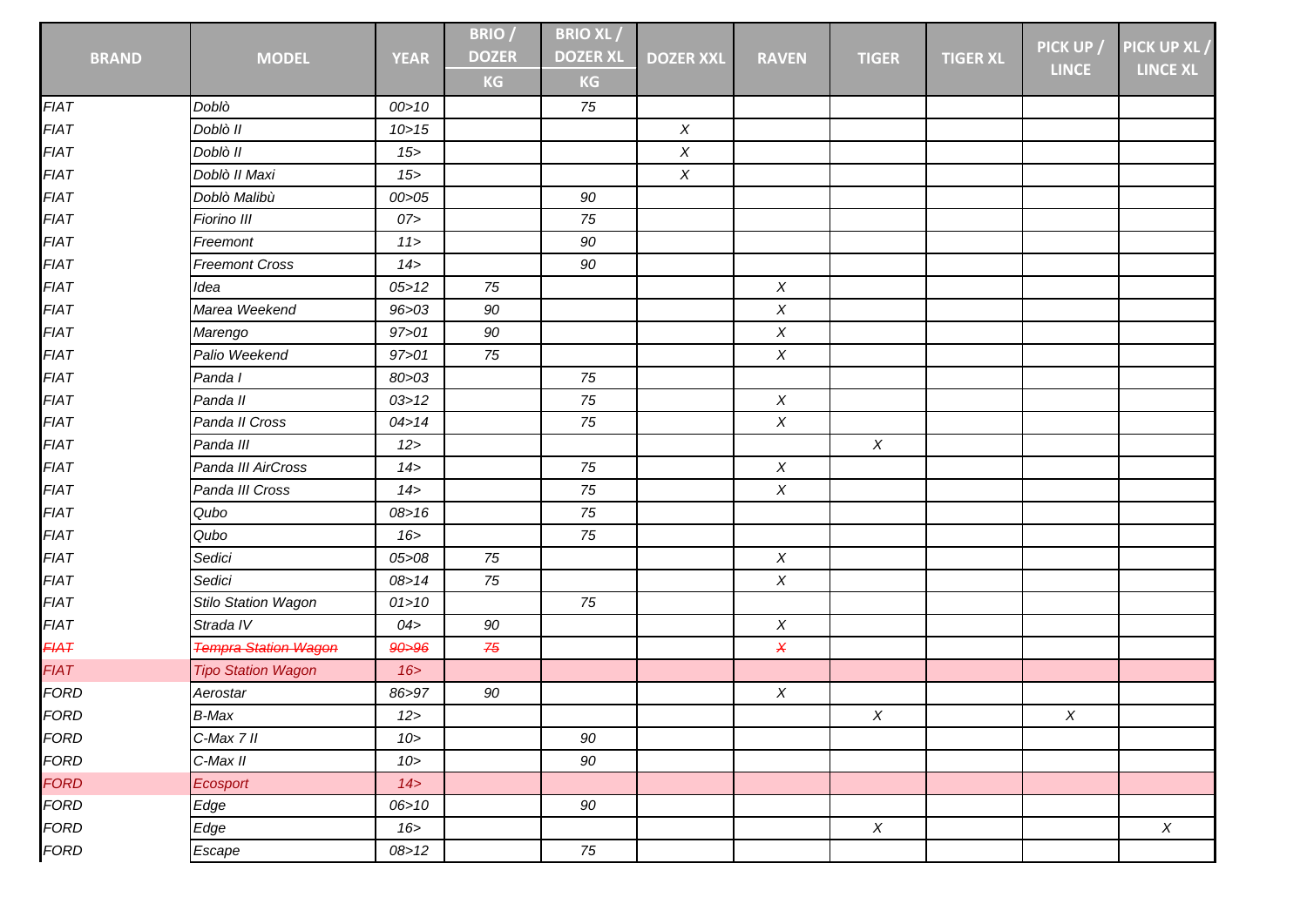|                   |                                |                    | BRIO /           | <b>BRIO XL/</b>  |                  |              |                           |                  |              |                  |
|-------------------|--------------------------------|--------------------|------------------|------------------|------------------|--------------|---------------------------|------------------|--------------|------------------|
| <b>BRAND</b>      | <b>MODEL</b>                   | <b>YEAR</b>        | <b>DOZER</b>     | <b>DOZER XL</b>  | <b>DOZER XXL</b> | <b>RAVEN</b> | <b>TIGER</b>              | <b>TIGER XL</b>  | PICK UP /    | PICK UP XL /     |
|                   |                                |                    | <b>KG</b>        | KG               |                  |              |                           |                  | <b>LINCE</b> | <b>LINCE XL</b>  |
| <b>FORD</b>       | Escape II                      | 12>                |                  | 75               |                  |              |                           |                  |              |                  |
| <b>FORD</b>       | <b>Escort IV Station Wagon</b> | 90 > 00            | 90               |                  |                  | $\chi$       |                           |                  |              |                  |
| <b>FORD</b>       | Everest                        | 03 > 15            | 90               |                  |                  | $\chi$       |                           |                  |              |                  |
| FORD              | Everest                        | 15                 | 90               |                  |                  | $\chi$       |                           |                  |              |                  |
| <b>FORD</b>       | Explorer III                   | 02 > 05            | 90               |                  |                  | $\chi$       |                           |                  |              |                  |
| <b>FORD</b>       | Explorer IV                    | 06 > 10            | 90               |                  |                  | $\chi$       |                           |                  |              |                  |
| <b>FORD</b>       | Explorer V                     | 11                 | 90               |                  |                  | $\chi$       |                           |                  |              |                  |
| <b>FORD</b>       | Focus I Station Wagon          | 98>04              | 90               |                  |                  | $\chi$       |                           |                  |              |                  |
| FORD              | Focus II Station Wagon         | 04 > 11            | 75               |                  |                  | $\chi$       |                           |                  |              |                  |
| FORD              | Focus III Station Wagon        | 11 > 14            |                  |                  |                  |              |                           | $\chi$           |              | $\chi$           |
| FORD              | Focus III Station Wagon        | 14 >               |                  |                  |                  |              |                           | $\boldsymbol{X}$ |              | $\chi$           |
| <b>FORD</b>       | Galaxy I                       | 00 > 05            |                  | 90               |                  |              |                           |                  |              |                  |
| <b>FORD</b>       | Galaxy I                       | 95 > 00            |                  | 90               |                  |              |                           |                  |              |                  |
| FORD              | Galaxy II                      | 06 > 10            |                  | 90               |                  |              |                           |                  |              |                  |
| FORD              | Galaxy II                      | 11 > 15            |                  |                  |                  |              |                           |                  |              | $\chi$           |
| <b>FORD</b>       | Galaxy III                     | 15 <sub>2</sub>    |                  |                  |                  |              |                           | $\chi$           |              | $\chi$           |
| <b>FORD</b>       | <b>Grand C-Max</b>             | 10 <sub>&gt;</sub> |                  | $\boldsymbol{X}$ |                  |              |                           |                  |              |                  |
| FORD              | Kuga                           | 08 > 12            |                  | 75               |                  |              |                           |                  |              |                  |
| FORD              | Kuga II                        | 12>                |                  | 75               |                  |              | $\chi$                    |                  |              |                  |
| FORD              | Maverick                       | 93>99              | 75               |                  |                  | $\chi$       |                           |                  |              |                  |
| FORD              | Mondeo I Wagon                 | 93>00              | 75               |                  |                  | $\chi$       |                           |                  |              |                  |
| <b>FORD</b>       | Mondeo II Wagon                | 01 > 06            | 75               |                  |                  | $\chi$       |                           |                  |              |                  |
| FORD              | Mondeo III Wagon               | 07 > 10            | 75               |                  |                  | $\chi$       |                           |                  |              |                  |
| FORD              | Mondeo III Wagon               | 10 > 14            |                  |                  |                  |              | $\chi$                    |                  |              | $\boldsymbol{X}$ |
| FORD              | Mondeo IV Wagon                | 14 >               |                  |                  |                  |              | $\boldsymbol{\mathsf{X}}$ |                  |              | $\boldsymbol{X}$ |
| <b>FORD</b>       | Ranger                         | 11                 |                  | $\chi$           |                  |              |                           |                  |              |                  |
| <b>FORD</b>       | Scorpio Station Wagon          | 94>99              | 90               |                  |                  | X            |                           |                  |              |                  |
| <b>FORD</b>       | Sierra Station Wagon           | 82>93              | 90               |                  |                  | X            |                           |                  |              |                  |
| <b>FORD</b>       | <b>Telstar</b>                 | 92 >               | $\boldsymbol{X}$ |                  |                  |              |                           |                  |              |                  |
| <b>FORD</b>       | Tourneo Connect                | 13 >               |                  |                  |                  |              |                           |                  |              | X                |
| <b>FORD</b>       | Tourneo Courier                | 13 >               |                  | 75               |                  |              |                           |                  |              |                  |
| <b>FORD</b>       | <b>Transit Courier</b>         | 14                 | $\vert X \vert$  |                  |                  |              |                           |                  |              |                  |
| <b>GREAT WALL</b> | Haval H <sub>2</sub>           | 15 <sub>&gt;</sub> |                  | $\vert X \vert$  |                  |              |                           |                  |              |                  |
| <b>GREAT WALL</b> | Ufo                            | 08 >               | $\boldsymbol{X}$ |                  |                  |              |                           |                  |              |                  |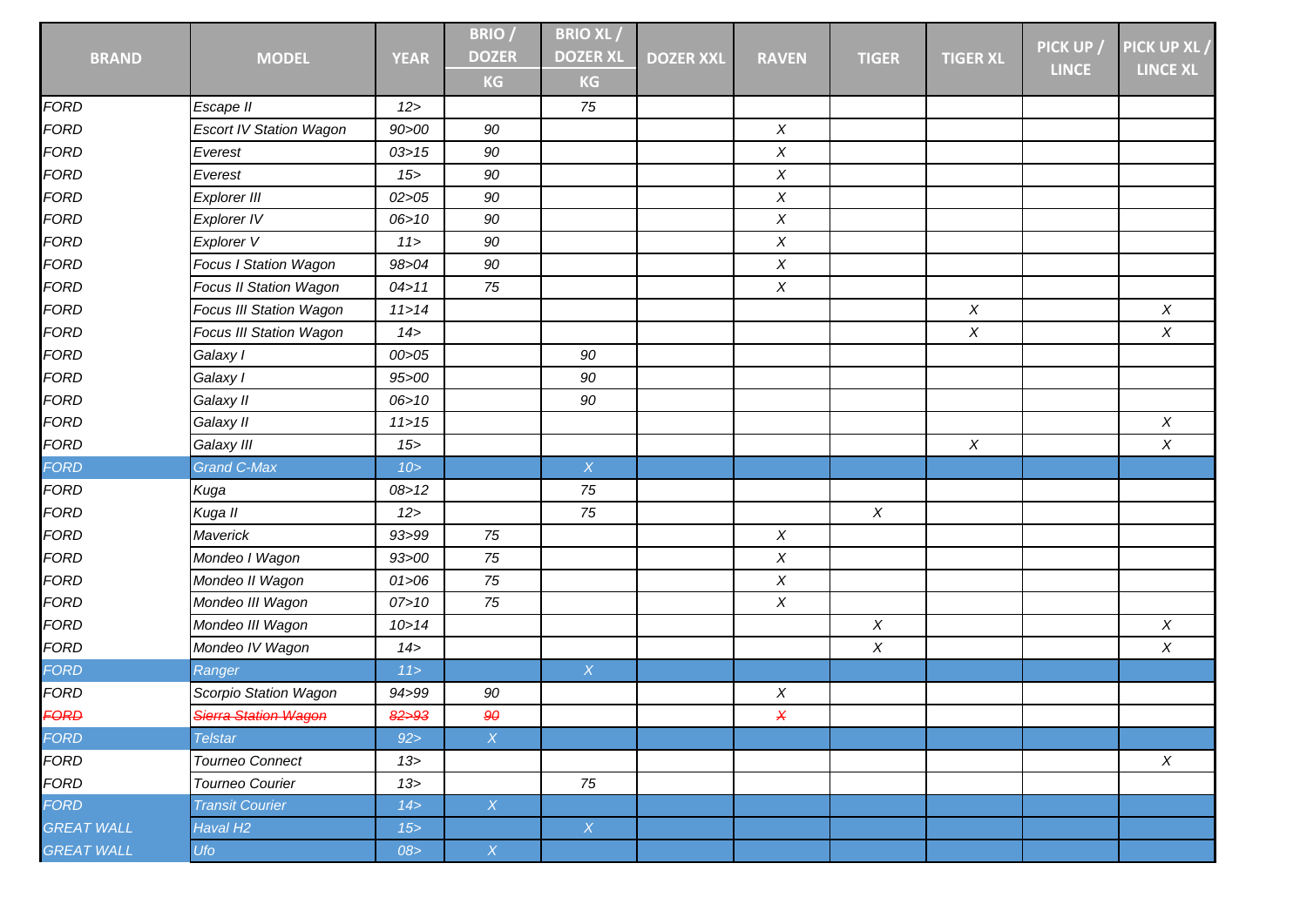|                |                            |             | BRIO /           | <b>BRIO XL/</b>  |                  |                |              |                  |                           |                                 |
|----------------|----------------------------|-------------|------------------|------------------|------------------|----------------|--------------|------------------|---------------------------|---------------------------------|
| <b>BRAND</b>   | <b>MODEL</b>               | <b>YEAR</b> | <b>DOZER</b>     | <b>DOZER XL</b>  | <b>DOZER XXL</b> | <b>RAVEN</b>   | <b>TIGER</b> | <b>TIGER XL</b>  | PICK UP /<br><b>LINCE</b> | PICK UP XL /<br><b>LINCE XL</b> |
|                |                            |             | KG               | KG               |                  |                |              |                  |                           |                                 |
| <b>HOLDEN</b>  | Astra                      | 92 > 03     | $\boldsymbol{X}$ |                  |                  |                |              |                  |                           |                                 |
| <b>HOLDEN</b>  | Captiva                    | 06 >        | $\boldsymbol{X}$ |                  |                  |                |              |                  |                           |                                 |
| <b>HONDA</b>   | <b>Accord IV Aerodeck</b>  | 90>93       | 90               |                  |                  | $\pmb{\times}$ |              |                  |                           |                                 |
| <b>HONDA</b>   | <b>Accord VII Tourer</b>   | 03>07       | 75               |                  |                  | $\chi$         |              |                  |                           |                                 |
| <b>HONDA</b>   | <b>Accord VIII Tourer</b>  | 08>         | 75               |                  |                  | $\chi$         |              |                  |                           |                                 |
| <b>HONDA</b>   | Civic IV Shuttle           | 87>91       | 90               |                  |                  | $\pmb{\times}$ |              |                  |                           |                                 |
| <b>HONDA</b>   | Civic IX Tourer            | 13 > 15     |                  |                  |                  |                |              | $\boldsymbol{X}$ |                           | $\boldsymbol{X}$                |
| <b>HONDA</b>   | $CR-VI$                    | 96 > 02     | 90               |                  |                  | $\chi$         |              |                  |                           |                                 |
| <b>HONDA</b>   | CR-V <sub>IV</sub>         | 12>         |                  |                  |                  |                |              |                  |                           |                                 |
| <b>HONDA</b>   | <b>Edix</b>                | 04 > 11     |                  |                  | $\boldsymbol{X}$ |                |              |                  |                           |                                 |
| <b>HONDA</b>   | Elysion                    | 04 >        |                  | $\boldsymbol{X}$ |                  |                |              |                  |                           |                                 |
| HONDA          | $FR-V$                     | 04 > 09     |                  |                  | $\chi$           |                |              |                  |                           |                                 |
| <b>HONDA</b>   | Life                       | 99>08       | X                |                  |                  |                |              |                  |                           |                                 |
| <b>HONDA</b>   | <b>Odissey</b>             | 03>08       |                  | $\boldsymbol{X}$ |                  |                |              |                  |                           |                                 |
| HONDA          | Odissey                    | 10 >        |                  | 90               |                  |                |              |                  |                           |                                 |
| <b>HONDA</b>   | Pilot I                    | 03>08       |                  | 90               |                  |                |              |                  |                           |                                 |
| HONDA          | Pilot II                   | 09 > 15     |                  | 90               |                  |                |              |                  |                           |                                 |
| HONDA          | Pilot III                  | 15          |                  | 90               |                  |                |              |                  |                           |                                 |
| <b>HONDA</b>   | Shuttle                    | 10 >        |                  | 90               |                  |                |              |                  |                           |                                 |
| <b>HONDA</b>   | Z                          | 99 > 02     | $\boldsymbol{X}$ |                  |                  |                |              |                  |                           |                                 |
| <b>HYUNDAI</b> | Atos                       | 97>08       | $75\,$           |                  |                  | $\chi$         |              |                  |                           |                                 |
| <b>HYUNDAI</b> | Avante                     | 96 >        | $\boldsymbol{X}$ |                  |                  |                |              |                  |                           |                                 |
| <b>HYUNDAI</b> | Elantra (J2) Station Wagon | 95>00       | 90               |                  |                  | $\chi$         |              |                  |                           |                                 |
| <b>HYUNDAI</b> | Entourage II (VQ)          | 06 > 14     |                  | 90               |                  |                |              |                  |                           |                                 |
| <b>HYUNDAI</b> | Getz Cross                 | 06 > 11     | 75               |                  |                  | $\chi$         |              |                  |                           |                                 |
| <b>HYUNDAI</b> | $H-1$ II                   | 07 >        |                  |                  | $\chi$           |                |              |                  |                           |                                 |
| <b>HYUNDAI</b> | <b>HB20</b>                | 12>         | $\boldsymbol{X}$ |                  |                  |                |              |                  |                           |                                 |
| <b>HYUNDAI</b> | i10 (IA)                   | 13 >        | 90               |                  |                  |                |              |                  |                           |                                 |
| <b>HYUNDAI</b> | i20 Active                 | 15          | 75               |                  |                  |                |              |                  |                           |                                 |
| <b>HYUNDAI</b> | i30 (FD) Wagon             | 07 > 10     | $75\,$           |                  |                  | $\chi$         |              |                  |                           |                                 |
| <b>HYUNDAI</b> | i30 (FD) Wagon             | 10 > 12     |                  |                  |                  |                |              |                  |                           |                                 |
| <b>HYUNDAI</b> | i30 (GD) Wagon             | 12>         |                  |                  |                  |                |              |                  |                           |                                 |
| <b>HYUNDAI</b> | i40 Wagon                  | 11          |                  |                  |                  |                |              | $\boldsymbol{X}$ |                           |                                 |
| <b>HYUNDAI</b> | ix35                       | 10 > 13     |                  |                  |                  |                |              | $\boldsymbol{X}$ |                           | $\chi$                          |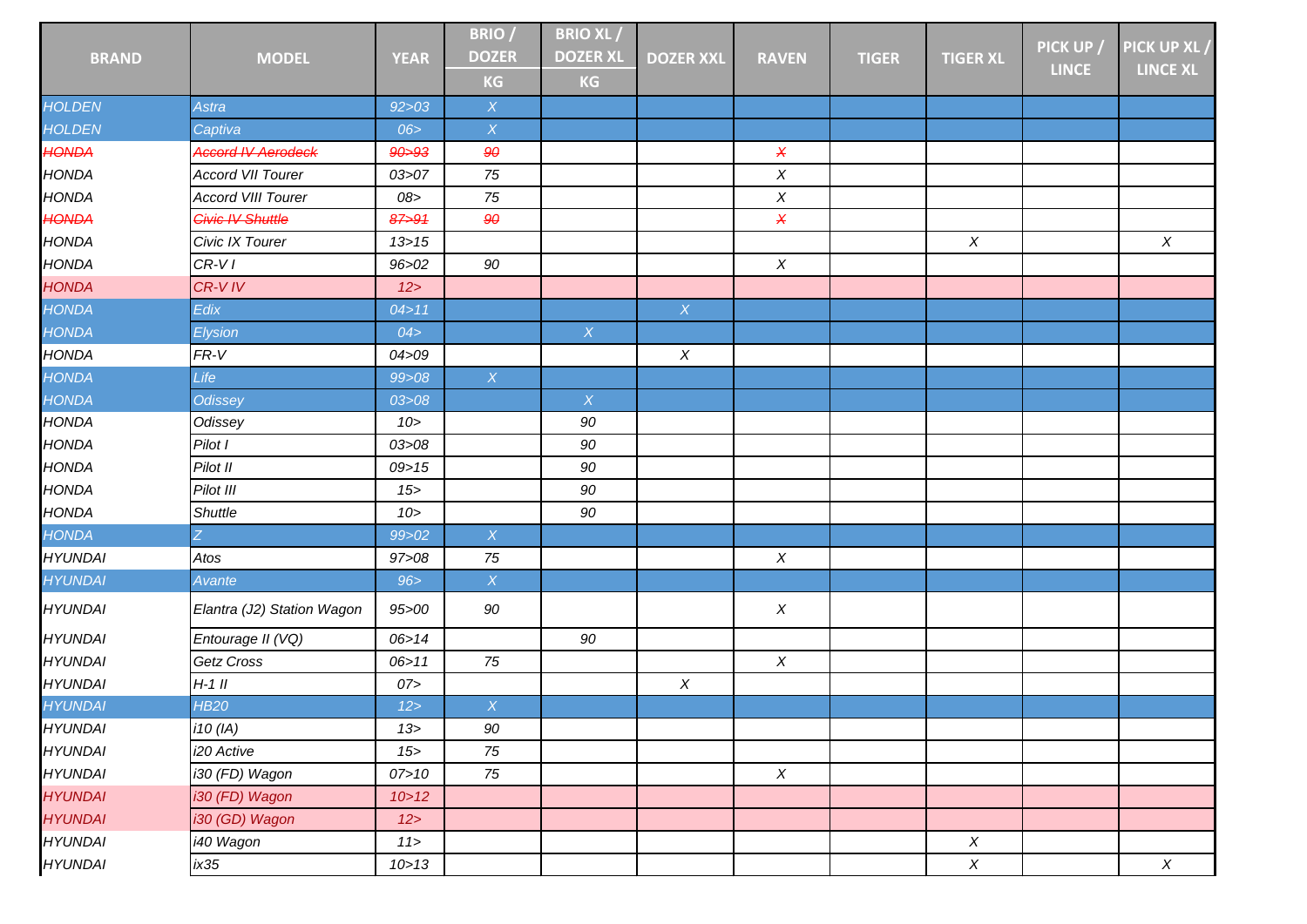| <b>BRAND</b>    | <b>MODEL</b>              | <b>YEAR</b>        | BRIO /<br><b>DOZER</b><br>KG | <b>BRIO XL</b><br><b>DOZER XL</b><br>KG | <b>DOZER XXL</b> | <b>RAVEN</b> | <b>TIGER</b> | <b>TIGER XL</b>  | PICK UP /<br><b>LINCE</b> | PICK UP XL /<br><b>LINCE XL</b> |
|-----------------|---------------------------|--------------------|------------------------------|-----------------------------------------|------------------|--------------|--------------|------------------|---------------------------|---------------------------------|
| <b>HYUNDAI</b>  | ix35                      | 13 >               |                              |                                         |                  |              |              | $\chi$           |                           | $\chi$                          |
| <b>HYUNDAI</b>  | Ix35 (standard rail)      | 10 <sub>&gt;</sub> | $\chi$                       |                                         |                  |              |              |                  |                           |                                 |
| <b>HYUNDAI</b>  | JM                        | 04 > 09            | $\boldsymbol{X}$             |                                         |                  |              |              |                  |                           |                                 |
| <b>HYUNDAI</b>  | Lantra (J2) Station Wagon | 95>00              | 90                           |                                         |                  | $\chi$       |              |                  |                           |                                 |
| <b>HYUNDAI</b>  | Lavita                    | 01 > 10            | $\boldsymbol{X}$             |                                         |                  |              |              |                  |                           |                                 |
| <b>HYUNDAI</b>  | Matrix                    | 01 > 08            | 90                           |                                         |                  | $\chi$       |              |                  |                           |                                 |
| <b>HYUNDAI</b>  | Maxcruz (DM)              | 12 >               |                              |                                         |                  |              |              | $\chi$           |                           | $\chi$                          |
| <b>HYUNDAI</b>  | Santa Fe (CM)             | 06 > 12            |                              | 75                                      |                  |              |              |                  |                           |                                 |
| <b>HYUNDAI</b>  | Santa Fe (DM)             | 12 >               |                              |                                         |                  |              |              | $\chi$           |                           | $\boldsymbol{X}$                |
| <b>HYUNDAI</b>  | Santa Fe (SM)             | 00 > 06            | $75\,$                       |                                         |                  | $\chi$       |              |                  |                           |                                 |
| <b>HYUNDAI</b>  | Santamo                   | 96 > 03            | $\boldsymbol{X}$             |                                         |                  |              |              |                  |                           |                                 |
| <b>HYUNDAI</b>  | <b>Satellite</b>          | 98>07              | $\boldsymbol{X}$             |                                         |                  |              |              |                  |                           |                                 |
| <b>HYUNDAI</b>  | <b>Starex</b>             | 97 > 07            | 90                           |                                         |                  | $\chi$       |              |                  |                           |                                 |
| <b>HYUNDAI</b>  | $T\boldsymbol{B}$         | 06 > 11            | $\boldsymbol{X}$             |                                         |                  |              |              |                  |                           |                                 |
| <b>HYUNDAI</b>  | Terracan                  | 02 > 06            | 75                           |                                         |                  | $\chi$       |              |                  |                           |                                 |
| <b>HYUNDAI</b>  | Trajet                    | 99>08              | 90                           |                                         |                  | $\chi$       |              |                  |                           |                                 |
| <b>HYUNDAI</b>  | Tucson                    | 04 > 09            | 90                           |                                         |                  | $\chi$       |              |                  |                           |                                 |
| <b>HYUNDAI</b>  | Tucson (TL)               | 15 <sub>2</sub>    |                              |                                         |                  |              |              | $\boldsymbol{X}$ |                           | $\boldsymbol{X}$                |
| <b>INFINITI</b> | EX                        | 07 > 13            |                              | 75                                      |                  |              |              |                  |                           |                                 |
| <b>INFINITI</b> | <b>FX</b>                 | 08 > 13            |                              | 75                                      |                  |              |              |                  |                           |                                 |
| <b>INFINITI</b> | Q30                       | 16 >               |                              |                                         |                  |              | $\chi$       |                  | $\boldsymbol{X}$          |                                 |
| <b>INFINITI</b> | Qx50                      | 13 >               | 90                           |                                         |                  | $\chi$       |              |                  |                           |                                 |
| <b>INFINITI</b> | Qx70                      | 13 >               | 90                           |                                         |                  |              |              |                  |                           |                                 |
| <b>ISUZU</b>    | AUV                       | 05 >               |                              | 90                                      |                  |              |              |                  |                           |                                 |
| <b>ISUZU</b>    | Crosswind                 | 05 >               |                              | 90                                      |                  |              |              |                  |                           |                                 |
| <b>ISUZU</b>    | D-Max                     | 03 > 12            |                              |                                         | $\chi$           |              |              |                  |                           |                                 |
| ISUZU           | Hi-Lander                 | 05 >               |                              | 90                                      |                  |              |              |                  |                           |                                 |
| <b>ISUZU</b>    | Panther                   | 05 >               |                              | 90                                      |                  |              |              |                  |                           |                                 |
| <b>ISUZU</b>    | Trooper                   | 99>05              |                              |                                         | $\chi$           |              |              |                  |                           |                                 |
| <b>JAC</b>      | Refina                    | 07 >               | $\bar{X}$                    |                                         |                  |              |              |                  |                           |                                 |
| <b>JAC</b>      | Rein SRV                  | 07 >               | $\boldsymbol{X}$             |                                         |                  |              |              |                  |                           |                                 |
| <b>JAGUAR</b>   | F-Pace                    | 16 <sub>5</sub>    |                              |                                         |                  |              |              | $\chi$           |                           | $\chi$                          |
| <b>JAGUAR</b>   | <b>XF Sportbrake</b>      | 12 >               |                              |                                         |                  |              |              | $\boldsymbol{X}$ |                           | $\boldsymbol{X}$                |
| <b>JAGUAR</b>   | X-Type Wagon              | 03>                | 75                           |                                         |                  | $\chi$       |              |                  |                           |                                 |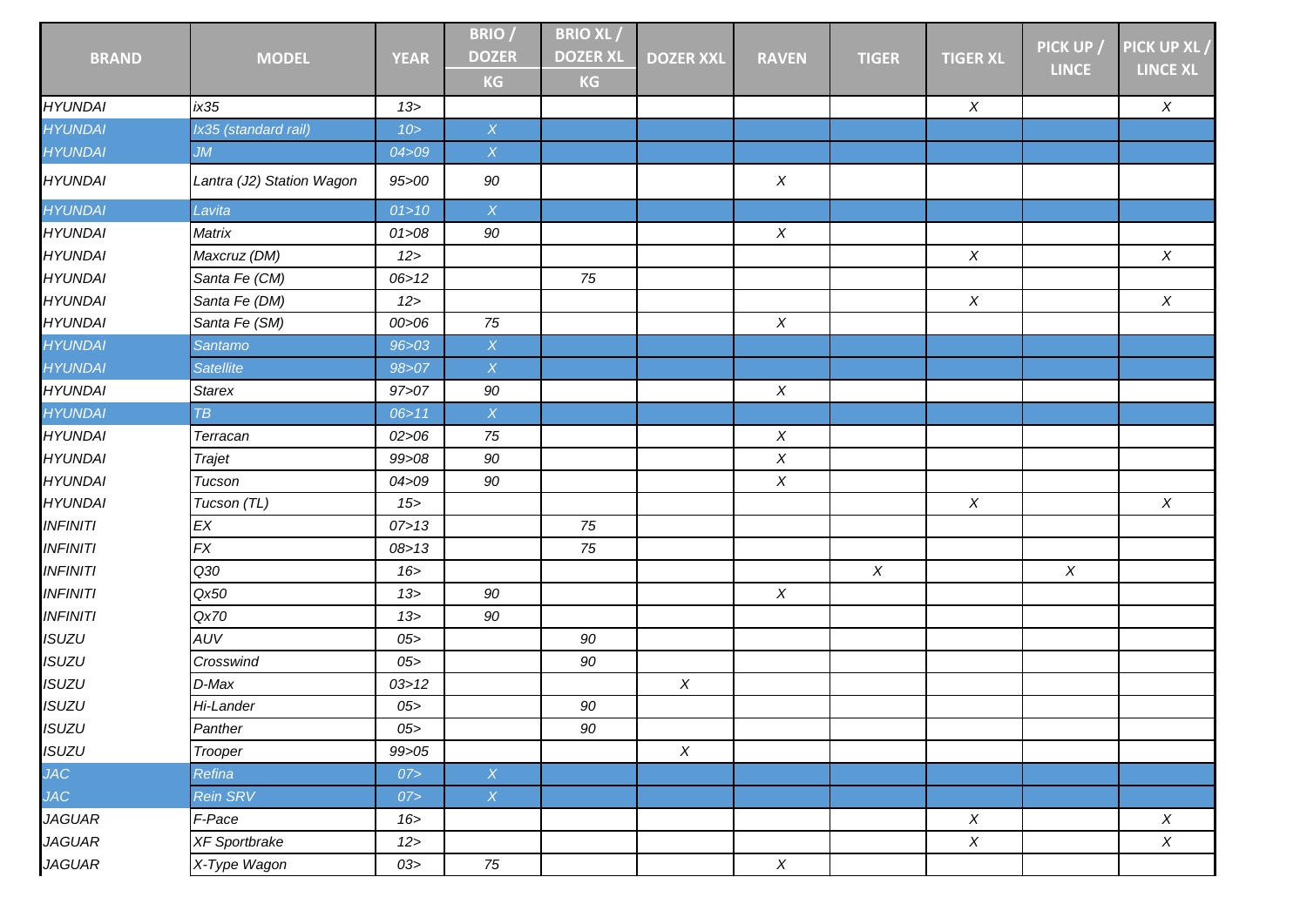|              |                        |                 | BRIO /           | <b>BRIO XL</b>   |                  |                  |              |                 | PICK UP /    | PICK UP XL /    |
|--------------|------------------------|-----------------|------------------|------------------|------------------|------------------|--------------|-----------------|--------------|-----------------|
| <b>BRAND</b> | <b>MODEL</b>           | <b>YEAR</b>     | <b>DOZER</b>     | <b>DOZER XL</b>  | <b>DOZER XXL</b> | <b>RAVEN</b>     | <b>TIGER</b> | <b>TIGER XL</b> | <b>LINCE</b> | <b>LINCE XL</b> |
|              |                        |                 | KG               | KG               |                  |                  |              |                 |              |                 |
| <b>JEEP</b>  | Cherokee (KJ)          | 01 > 04         | 75               |                  |                  | $\chi$           |              |                 |              |                 |
| <b>JEEP</b>  | Cherokee (KJ)          | 05 > 07         |                  | 75               |                  |                  |              |                 |              |                 |
| <b>JEEP</b>  | Cherokee (KK)          | 08 > 13         |                  | $\boldsymbol{X}$ |                  |                  |              |                 |              |                 |
| <b>JEEP</b>  | Cherokee (KL)          | 14 >            |                  | 75               |                  |                  |              |                 |              |                 |
| <b>JEEP</b>  | Compass                | 06 > 10         |                  |                  |                  |                  |              |                 |              |                 |
| <b>JEEP</b>  | Compass                | 11              |                  |                  |                  |                  |              |                 |              |                 |
| <b>JEEP</b>  | Grand Cherokee (WJ)    | 99>04           | 75               |                  |                  |                  |              |                 |              |                 |
| JEEP         | Grand Cherokee (WK/WH) | 05 > 10         |                  | 75               |                  |                  |              |                 |              |                 |
| <b>JEEP</b>  | Grand Cherokee (ZJ/ZG) | 93>98           | 75               |                  |                  | $\chi$           |              |                 |              |                 |
| <b>JEEP</b>  | Patriot                | 07 > 12         | 75               |                  |                  |                  |              |                 |              |                 |
| <b>JEEP</b>  | Renegade               | 14 >            |                  | 90               |                  |                  |              |                 |              |                 |
| <b>JMC</b>   | Landwind               | 05 >            | $\boldsymbol{X}$ |                  |                  |                  |              |                 |              |                 |
| KATAI        | Gonow                  | 06>             |                  | 90               |                  |                  |              |                 |              |                 |
| KIA          | Carens (RP)            | 13 >            |                  |                  |                  |                  |              | $\chi$          |              | $\chi$          |
| KIA          | Carens (RS)            | 99>02           | 75               |                  |                  | $\chi$           |              |                 |              |                 |
| KIA          | Carens (UN)            | 02 > 06         | 75               |                  |                  | $\chi$           |              |                 |              |                 |
| KIA          | Carnival (GQ)          | 01 > 05         | 90               |                  |                  | $\boldsymbol{X}$ |              |                 |              |                 |
| KIA          | Carnival (GQ)          | 98 > 01         | 90               |                  |                  | $\chi$           |              |                 |              |                 |
| KIA          | Carnival (VQ)          | 06 > 11         | 75               |                  |                  | $\chi$           |              |                 |              |                 |
| KIA          | Cee'D (ED) SportsWagon | 06 > 12         | 75               |                  |                  | $\chi$           |              |                 |              |                 |
| KIA          | Cee'D (EU) SportsWagon | 12>             |                  |                  |                  |                  |              | $\chi$          |              | $\chi$          |
| KIA          | <b>Clarus</b>          | 98 > 01         | $\chi$           |                  |                  |                  |              |                 |              |                 |
| KIA          | Grand Carnival (VQ)    | 06 > 11         | 75               |                  |                  | $\chi$           |              |                 |              |                 |
| KIA          | Grand Carnival (YP)    | 14 >            |                  |                  |                  |                  |              | $\chi$          |              |                 |
| KIA          | Joice                  | 00 > 02         | $\boldsymbol{X}$ |                  |                  |                  |              |                 |              |                 |
| KIA          | Niro                   | 16 <sub>5</sub> |                  |                  |                  |                  | $\chi$       |                 |              | $\chi$          |
| KIA          | Optima (JF) SporsWagon | 16 >            |                  |                  |                  |                  |              |                 |              | $\chi$          |
| KIA          | Pride                  | 97>00           | X                |                  |                  |                  |              |                 |              |                 |
| KIA          | Rio (DC) Hatchback     | 00 > 03         | 75               |                  |                  | $\chi$           |              |                 |              |                 |
| KIA          | Rio (DC) Hatchback     | 03 > 05         | 75               |                  |                  | $\boldsymbol{X}$ |              |                 |              |                 |
| KIA          | Sedona                 | 06 > 11         |                  | 90               |                  |                  |              |                 |              |                 |
| KIA          | Sorento (BL)           | 02 > 09         |                  | 75               |                  |                  |              |                 |              |                 |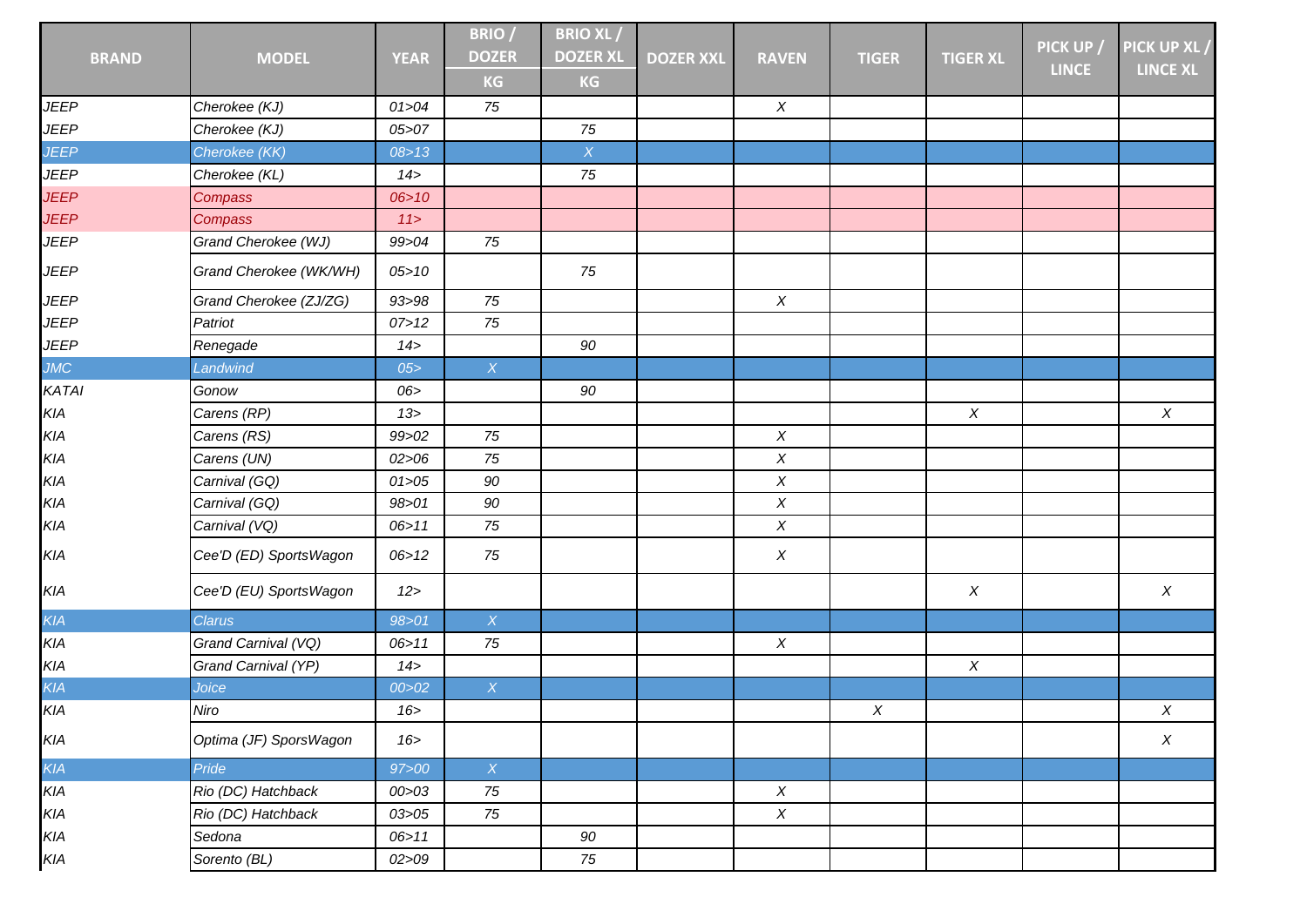|                   |                              |                    | BRIO /           | <b>BRIO XL7</b> |                  |              |                  |                  |              |                  |
|-------------------|------------------------------|--------------------|------------------|-----------------|------------------|--------------|------------------|------------------|--------------|------------------|
| <b>BRAND</b>      | <b>MODEL</b>                 | <b>YEAR</b>        | <b>DOZER</b>     | <b>DOZER XL</b> | <b>DOZER XXL</b> | <b>RAVEN</b> | <b>TIGER</b>     | <b>TIGER XL</b>  | PICK UP /    | PICK UP XL       |
|                   |                              |                    | KG               | KG              |                  |              |                  |                  | <b>LINCE</b> | <b>LINCE XL</b>  |
| KIA               | Sorento (UM)                 | 14 >               |                  |                 |                  |              |                  | $\chi$           |              | $\chi$           |
| KIA               | Sorento (XM)                 | 09 > 14            |                  | 75              |                  |              |                  |                  |              |                  |
| KIA               | Soul                         | 08 > 14            |                  | 90              |                  |              |                  |                  |              |                  |
| KIA               | Soul (PS)                    | 14 >               |                  |                 |                  |              | $\chi$           |                  |              | $\chi$           |
| KIA               | Sportage (JA)                | 94 > 02            | 75               |                 |                  | $\chi$       |                  |                  |              |                  |
| KIA               | Sportage (JE)                | 04 > 10            | 75               |                 |                  | $\chi$       |                  |                  |              |                  |
| KIA               | Sportage (QL)                | 16 >               |                  |                 |                  |              |                  | $\chi$           |              | $\chi$           |
| KIA               | Sportage (SL)                | 10 > 13            |                  |                 |                  |              |                  | $\chi$           |              | $\chi$           |
| KIA               | Sportage (SL)                | 14 > 16            |                  |                 |                  |              |                  | $\boldsymbol{X}$ |              | $\chi$           |
| LADA              | 111                          | 98 >               | $\chi$           |                 |                  |              |                  |                  |              |                  |
| LADA              | Kalina Cross                 | 10 >               | 75               |                 |                  | X            |                  |                  |              |                  |
| LADA              | Kalina Kombi                 | 10 >               | 75               |                 |                  | $\chi$       |                  |                  |              |                  |
| LADA              | Largus                       | 12>                |                  | 75              |                  |              |                  |                  |              |                  |
| LADA              | Largus Cross                 | 12>                |                  | 75              |                  |              |                  |                  |              |                  |
| LADA              | Priora Estate                | 07 >               | 75               |                 |                  | $\chi$       |                  |                  |              |                  |
| LANCIA            | Lybra Station Wagon          | 99>05              | 75               |                 |                  | $\chi$       |                  |                  |              |                  |
| LANCIA            | Musa                         | 07 > 12            |                  | 75              |                  |              |                  |                  |              |                  |
| <b>LANCIA</b>     | Phedra                       | 02 > 10            |                  |                 |                  |              |                  |                  |              |                  |
| <b>LAND ROVER</b> | Discovery                    | 89>98              |                  | 90              |                  |              |                  |                  |              |                  |
| <b>LAND ROVER</b> | Discovery 2 (L318)           | 98>04              |                  | 90              |                  |              |                  |                  |              |                  |
| <b>LAND ROVER</b> | Discovery 3 (L319)           | 04 > 09            |                  |                 |                  |              |                  |                  |              |                  |
| <b>LAND ROVER</b> | Discovery 4 (L319)           | 10 > 16            |                  |                 |                  |              |                  |                  |              |                  |
| <b>LAND ROVER</b> | Discovery 5 (L462)           | 17 <sub>&gt;</sub> |                  |                 |                  |              | $\boldsymbol{X}$ |                  |              | $\boldsymbol{X}$ |
| <b>LAND ROVER</b> | Discovery Sport (L550)       | 15 <sub>2</sub>    |                  | 90              |                  |              |                  | $\chi$           |              |                  |
| <b>LAND ROVER</b> | Freelander (L314)            | 96>06              | 90               |                 |                  | $\chi$       |                  |                  |              |                  |
| <b>LAND ROVER</b> | Freelander 2 (L359)          | 07 >               |                  |                 |                  |              |                  |                  |              |                  |
| <b>LAND ROVER</b> | Freelander MK2               | 07 >               | $\boldsymbol{X}$ |                 |                  |              |                  |                  |              |                  |
| <b>LAND ROVER</b> | Range Rover 2 (P38A)         | 94 > 02            |                  | 90              |                  |              |                  |                  |              |                  |
| <b>LAND ROVER</b> | Range Rover 2 Sport (L494)   | 14 >               |                  |                 |                  |              |                  | $\chi$           |              |                  |
| <b>LAND ROVER</b> | Range Rover Evoque<br>(L538) | 11                 |                  |                 |                  |              |                  | $\chi$           |              |                  |
| <b>LEXUS</b>      | GX                           | 02 > 09            |                  | 90              |                  |              |                  |                  |              |                  |
| <b>LEXUS</b>      | NX Hybrid                    | 14 >               |                  |                 |                  |              |                  | $\chi$           |              | $\chi$           |
| LEXUS             | RX (AL10) Hybrid             | 09 > 11            | 75               |                 |                  | $\chi$       |                  |                  |              |                  |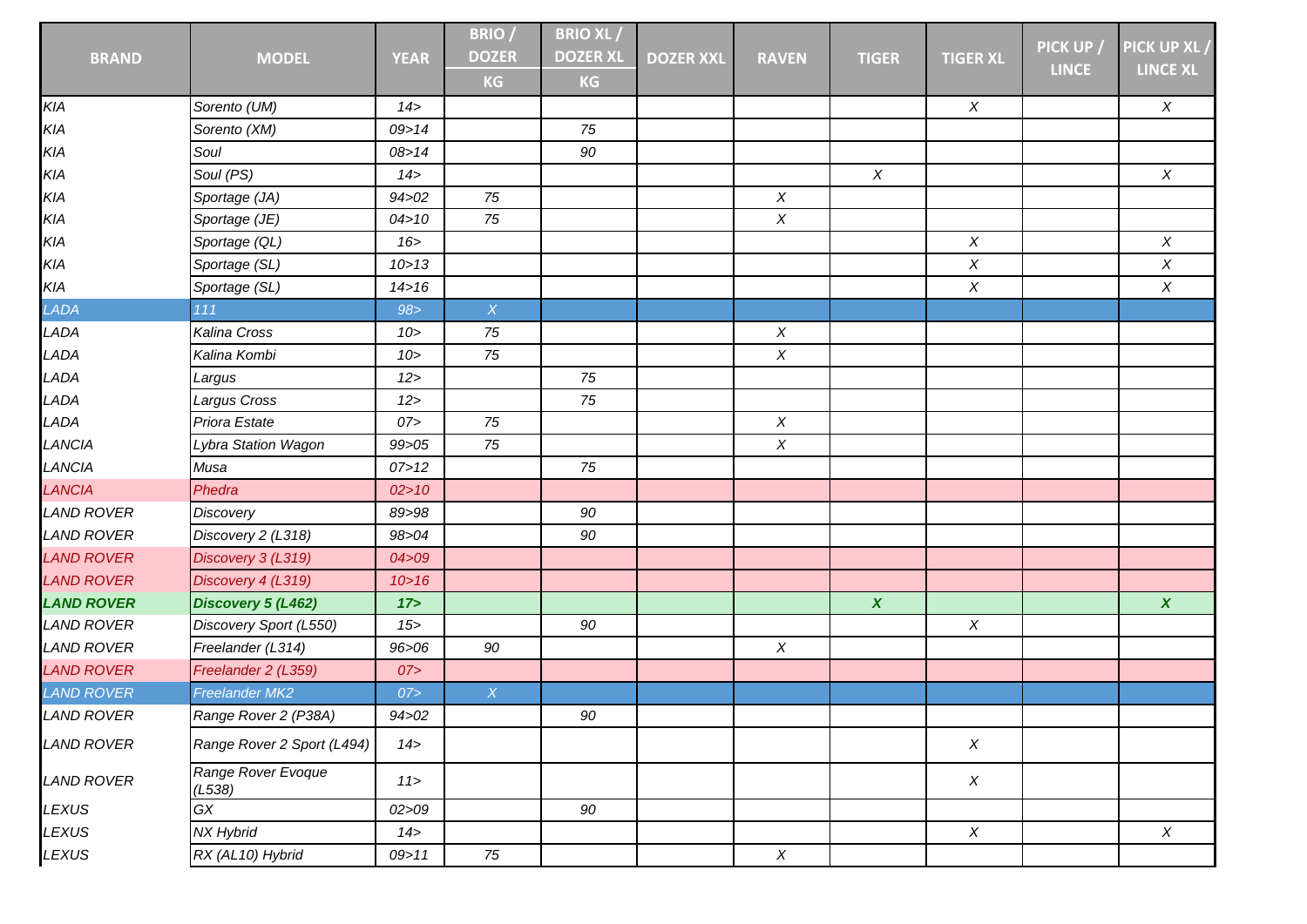|                 |                                  |                    | BRIO /           | <b>BRIO XL/</b> |                  |                           |              |                 |              |                 |
|-----------------|----------------------------------|--------------------|------------------|-----------------|------------------|---------------------------|--------------|-----------------|--------------|-----------------|
| <b>BRAND</b>    | <b>MODEL</b>                     | <b>YEAR</b>        | <b>DOZER</b>     | <b>DOZER XL</b> | <b>DOZER XXL</b> | <b>RAVEN</b>              | <b>TIGER</b> | <b>TIGER XL</b> | PICK UP /    | PICK UP XL /    |
|                 |                                  |                    | <b>KG</b>        | KG              |                  |                           |              |                 | <b>LINCE</b> | <b>LINCE XL</b> |
| LEXUS           | RX (AL20) Hybrid                 | 15 <sub>&gt;</sub> |                  |                 |                  |                           | $\chi$       |                 |              | $\chi$          |
| LEXUS           | RX (XU30)                        | 03>09              | 75               |                 |                  | $\chi$                    |              |                 |              |                 |
| <b>MAHINDRA</b> | Goa                              | 02 >               | 75               |                 |                  | $\chi$                    |              |                 |              |                 |
| <b>MAHINDRA</b> | Quanto                           | 12 >               |                  |                 |                  |                           |              | $\chi$          |              |                 |
| <b>MAHINDRA</b> | Scorpio                          | 02 >               | 75               |                 |                  | $\chi$                    |              |                 |              |                 |
| MAZDA           | 5                                | 05>08              | 90               |                 |                  | $\chi$                    |              |                 |              |                 |
| MAZDA           |                                  | 08 > 13            | 90               |                 |                  | $\chi$                    |              |                 |              |                 |
| MAZDA           | 6 / Atenza (GJ) Station<br>Wagon | 13 >               |                  | 90              |                  |                           |              |                 |              |                 |
| MAZDA           | 6 / Atenza (GG) Wagon            | 02 > 08            | 90               |                 |                  | $\chi$                    |              |                 |              |                 |
| MAZDA           | 6 / Atenza (GH) Station<br>Wagon | 08 > 13            |                  | 90              |                  | $\chi$                    |              |                 |              |                 |
| MAZDA           | 626 Break                        | 88>02              | 90               |                 |                  | $\chi$                    |              |                 |              |                 |
| MAZDA           | Atenza                           | 02>                | $\boldsymbol{X}$ |                 |                  |                           |              |                 |              |                 |
| MAZDA           | Capella                          | 98 > 02            | $\boldsymbol{X}$ |                 |                  |                           |              |                 |              |                 |
| MAZDA           | Demio                            | 96 > 02            | 90               |                 |                  | $\chi$                    |              |                 |              |                 |
| MAZDA           | <b>MPV</b>                       | 97>98              | 90               |                 |                  | $\chi$                    |              |                 |              |                 |
| MAZDA           | Navajo                           | 00 > 11            |                  | 90              |                  |                           |              |                 |              |                 |
| MAZDA           | Premacy                          | 05>08              | 90               |                 |                  | $\chi$                    |              |                 |              |                 |
| MAZDA           | Premacy                          | 08 > 13            | 90               |                 |                  | $\chi$                    |              |                 |              |                 |
| MAZDA           | Tribute I                        | 01 > 07            |                  | 90              |                  |                           |              |                 |              |                 |
| MAZDA           | Tribute II                       | 07 > 12            |                  | 90              |                  |                           |              |                 |              |                 |
| <b>MERGEDES</b> | 200/300 Station Wagon-<br>(T124) | 85>94              | 90               |                 |                  | $\boldsymbol{\mathsf{X}}$ |              |                 |              |                 |
| <b>MERCEDES</b> | C Station Wagon (S202)           | 93>00              | 90               |                 |                  | $\chi$                    |              |                 |              |                 |
| <b>MERCEDES</b> | C Station Wagon (S203)           | 00 > 07            | 90               |                 |                  | $\chi$                    |              |                 |              |                 |
| <b>MERCEDES</b> | C Station Wagon (S204)           | 07 > 14            | 90               |                 |                  | $\chi$                    |              |                 |              |                 |
| <b>MERCEDES</b> | C Station Wagon (S205)           | 14 >               |                  |                 |                  |                           | $\chi$       |                 | $\chi$       |                 |
| <b>MERCEDES</b> | <b>Citan (W415)</b>              | 12>                |                  |                 |                  |                           |              |                 |              |                 |
| <b>MERGEDES</b> | E Break (S209)                   | 94 > 95            | 90               |                 |                  | $\pmb{\times}$            |              |                 |              |                 |
| <b>MERCEDES</b> | E Break (S210)                   | 95 > 02            | 90               |                 |                  | $\chi$                    |              |                 |              |                 |
| <b>MERCEDES</b> | E Station Wagon (S211)           | 03 > 08            | 90               |                 |                  | $\chi$                    |              |                 |              |                 |
| <b>MERCEDES</b> | E Station Wagon (S212)           | 09 > 13            |                  | 75              |                  |                           |              |                 |              |                 |
| <b>MERCEDES</b> | E Station Wagon (S213)           | 16 >               |                  |                 |                  |                           | $\chi$       |                 |              | $\chi$          |
| <b>MERCEDES</b> | GL (X164)                        | 06 > 12            |                  | 90              |                  |                           |              |                 |              |                 |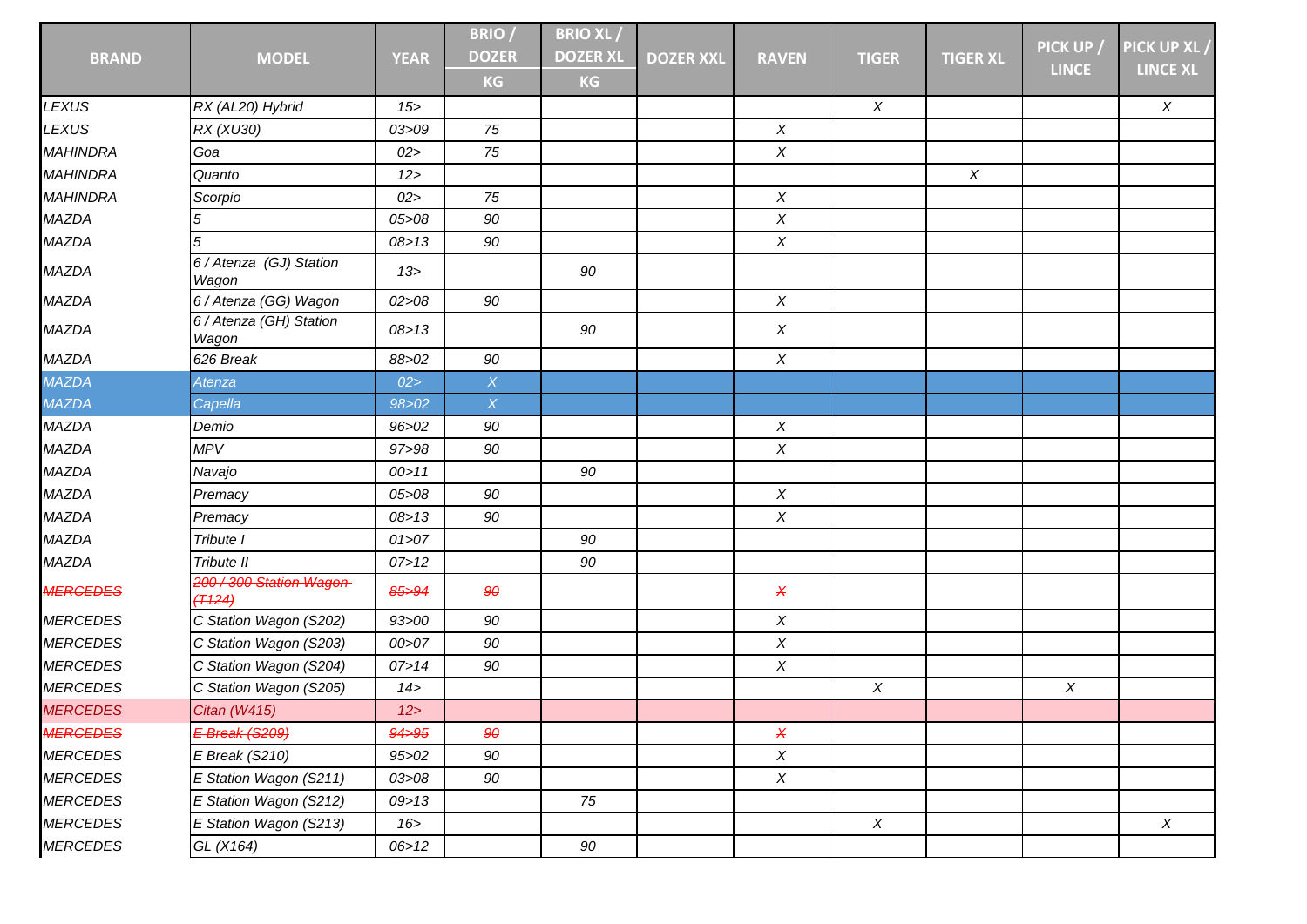|                   |                             |                 | BRIO /           | <b>BRIO XL /</b> |                  |              |              |                 |              |                  |
|-------------------|-----------------------------|-----------------|------------------|------------------|------------------|--------------|--------------|-----------------|--------------|------------------|
| <b>BRAND</b>      | <b>MODEL</b>                | <b>YEAR</b>     | <b>DOZER</b>     | <b>DOZER XL</b>  | <b>DOZER XXL</b> | <b>RAVEN</b> | <b>TIGER</b> | <b>TIGER XL</b> | PICK UP /    | PICK UP XL /     |
|                   |                             |                 | KG               | KG               |                  |              |              |                 | <b>LINCE</b> | <b>LINCE XL</b>  |
| <b>MERCEDES</b>   | GL (X166)                   | 12 >            |                  | 90               |                  |              |              |                 |              |                  |
| <b>MERCEDES</b>   | GLA (X156)                  | 14 >            |                  |                  |                  |              | $\chi$       |                 |              | $\boldsymbol{X}$ |
| <b>MERCEDES</b>   | GLC (X253)                  | 15              |                  |                  |                  |              |              | $\chi$          |              | $\chi$           |
| <b>MERCEDES</b>   | <b>GLE</b>                  | 15              |                  | $\boldsymbol{X}$ |                  |              |              |                 |              |                  |
| <b>MERCEDES</b>   | GLK (X204)                  | 08 > 12         |                  | 75               |                  |              |              |                 |              |                  |
| <b>MERCEDES</b>   | GLK (X204)                  | 12 >            |                  | 75               |                  |              |              |                 |              |                  |
| <b>MERCEDES</b>   | M (W163)                    | 97 > 05         |                  | 90               |                  |              |              |                 |              |                  |
| <b>MERCEDES</b>   | M (W164)                    | 05 > 11         |                  | 90               |                  |              |              |                 |              |                  |
| <b>MERCEDES</b>   | M (W166)                    | 11              |                  | 90               |                  |              |              |                 |              |                  |
| <b>MERCEDES</b>   | V(W447)                     | $15 -$          |                  |                  | $\chi$           |              |              |                 |              |                  |
| <b>MERCEDES</b>   | Vaneo (W414)                | 02 > 05         |                  | 90               |                  |              |              |                 |              |                  |
| <b>MERCEDES</b>   | Viano                       | 04 > 14         |                  |                  | $\chi$           |              |              |                 |              |                  |
| <b>MERCEDES</b>   | Viano                       | 15 <sub>2</sub> |                  |                  | $\boldsymbol{X}$ |              |              |                 |              |                  |
| <b>MERCEDES</b>   | Vito (W638)                 | 97 > 03         |                  |                  | $\chi$           |              |              |                 |              |                  |
| <b>MERCURY</b>    | Mariner                     | 00 >            | 75               |                  |                  | $\chi$       |              |                 |              |                  |
| МG                | ZT-T Station Wagon          | 01 > 05         | 75               |                  |                  | $\chi$       |              |                 |              |                  |
| MINI              | Countryman                  | 10 > 15         |                  |                  |                  |              |              | $\chi$          |              |                  |
| <b>MINI</b>       | Countryman                  | 16              | 90               |                  |                  |              | $\chi$       |                 |              |                  |
| <b>MITSUBISHI</b> | ASX                         | 10 > 13         |                  |                  |                  |              |              | $\chi$          |              | $\chi$           |
| <b>MITSUBISHI</b> | <b>ASX</b>                  | 13 >            |                  |                  |                  |              | $\chi$       |                 |              | $\boldsymbol{X}$ |
| <b>MITSUBISHI</b> | Challenger                  | 99 >            | $\boldsymbol{X}$ |                  |                  |              |              |                 |              |                  |
| <b>MITSUBISHI</b> | Chariot                     | 92 > 96         | $\boldsymbol{X}$ |                  |                  |              |              |                 |              |                  |
| <b>MITSUBISHI</b> | <b>Chariot Grandis</b>      | 97 > 03         | $\boldsymbol{X}$ |                  |                  |              |              |                 |              |                  |
| <b>MITSUBISHI</b> | Dingo                       | 99 > 01         | $\boldsymbol{X}$ |                  |                  |              |              |                 |              |                  |
| <b>MITSUBISHI</b> | <b>Galant Station Wagon</b> | 96 > 03         | 90               |                  |                  | $\chi$       |              |                 |              |                  |
| <b>MITSUBISHI</b> | Grandis                     | 03 > 11         | 75               |                  |                  | $\chi$       |              |                 |              |                  |
| <b>MITSUBISHI</b> | Grandis                     | 03 > 11         | $\boldsymbol{X}$ |                  |                  |              |              |                 |              |                  |
| <b>MITSUBISHI</b> | Lancer                      | 93>96           | $\boldsymbol{X}$ |                  |                  |              |              |                 |              |                  |
| <b>MITSUBISHI</b> | Legnum                      | 97 > 05         | $\boldsymbol{X}$ |                  |                  |              |              |                 |              |                  |
| <b>MITSUBISHI</b> | Libero                      | 99 > 05         | $\vert X \vert$  |                  |                  |              |              |                 |              |                  |
| <b>MITSUBISHI</b> | Montero (V20)               | 91 > 99         |                  | 90               |                  |              |              |                 |              |                  |
| <b>MITSUBISHI</b> | Montero (V60)               | 99>06           |                  | 90               |                  | $\chi$       |              |                 |              |                  |
| <b>MITSUBISHI</b> | Nativa                      | 15              | 90               |                  |                  |              |              |                 |              |                  |
| <b>MITSUBISHI</b> | Nativa (V20)                | 91 > 99         |                  | 90               |                  |              |              |                 |              |                  |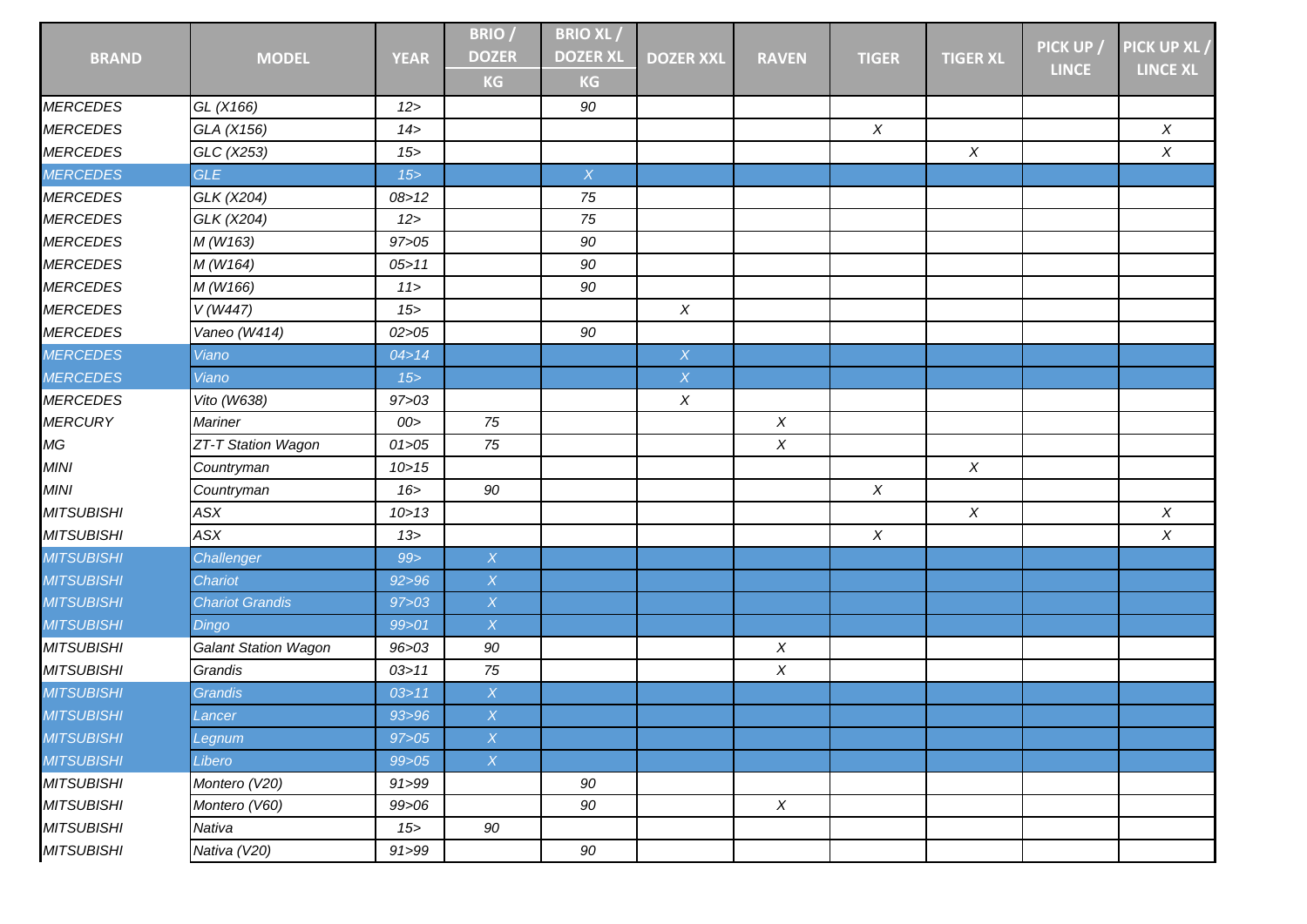|                   |                     |             | BRIO/            | <b>BRIO XL/</b>    |                  |                  |              |                 |              |                  |
|-------------------|---------------------|-------------|------------------|--------------------|------------------|------------------|--------------|-----------------|--------------|------------------|
| <b>BRAND</b>      | <b>MODEL</b>        | <b>YEAR</b> | <b>DOZER</b>     | <b>DOZER XL</b>    | <b>DOZER XXL</b> | <b>RAVEN</b>     | <b>TIGER</b> | <b>TIGER XL</b> | PICK UP /    | PICK UP XL /     |
|                   |                     |             | KG               | KG                 |                  |                  |              |                 | <b>LINCE</b> | <b>LINCE XL</b>  |
| <b>MITSUBISHI</b> | Nativa (V60)        | 99>06       |                  | 90                 |                  | $\chi$           |              |                 |              |                  |
| <b>MITSUBISHI</b> | <b>Nimbus</b>       | 98 > 03     | $\boldsymbol{X}$ |                    |                  |                  |              |                 |              |                  |
| <b>MITSUBISHI</b> | Outlander           | 07 > 12     |                  | 75                 |                  |                  |              |                 |              |                  |
| <b>MITSUBISHI</b> | Outlander           | 12 >        |                  |                    |                  |                  |              | $\chi$          |              | $\chi$           |
| <b>MITSUBISHI</b> | Outlander PHEV      | 14 >        |                  |                    |                  |                  |              | $\chi$          |              | $\boldsymbol{X}$ |
| <b>MITSUBISHI</b> | Pajero (V20)        | 91 > 99     |                  | 90                 |                  |                  |              |                 |              |                  |
| <b>MITSUBISHI</b> | Pajero (V60)        | 99>06       |                  | 90                 |                  | $\chi$           |              |                 |              |                  |
| <b>MITSUBISHI</b> | Pajero Full         | 06 >        |                  | $\boldsymbol{X}$   |                  |                  |              |                 |              |                  |
| <b>MITSUBISHI</b> | Pajero lo           | 99 >        | $\boldsymbol{X}$ |                    |                  |                  |              |                 |              |                  |
| <b>MITSUBISHI</b> | Pajero Pinin        | 00 > 06     | $\boldsymbol{X}$ |                    |                  |                  |              |                 |              |                  |
| <b>MITSUBISHI</b> | Pajero Sport        | 06>08       |                  | $\boldsymbol{X}$   |                  |                  |              |                 |              |                  |
| <b>MITSUBISHI</b> | Pajero Sport        | 98>06       | $\boldsymbol{X}$ |                    |                  |                  |              |                 |              |                  |
| <b>MITSUBISHI</b> | Pajero TR4          | 06>         |                  | $\boldsymbol{X}$   |                  |                  |              |                 |              |                  |
| <b>MITSUBISHI</b> | Pinin               | 98>07       | $\boldsymbol{X}$ |                    |                  |                  |              |                 |              |                  |
| <b>MITSUBISHI</b> | <b>RVR</b>          | 92>97       | $\boldsymbol{X}$ |                    |                  |                  |              |                 |              |                  |
| <b>MITSUBISHI</b> | Shogun (V20)        | 91>99       |                  | 90                 |                  |                  |              |                 |              |                  |
| <b>MITSUBISHI</b> | Shogun (V60)        | 99>06       |                  | 90                 |                  | $\chi$           |              |                 |              |                  |
| <b>MITSUBISHI</b> | Sigma Estate        | 80 > 87     | 90               |                    |                  | $\pmb{\times}$   |              |                 |              |                  |
| <b>MITSUBISHI</b> | <b>Sigma Estate</b> | 93>96       | $\boldsymbol{X}$ |                    |                  |                  |              |                 |              |                  |
| <b>MITSUBISHI</b> | Space Runner        | 91 > 02     | 90               |                    |                  | X                |              |                 |              |                  |
| <b>MITSUBISHI</b> | Space Star          | 98>05       | 90               |                    |                  | $\boldsymbol{X}$ |              |                 |              |                  |
| <b>MITSUBISHI</b> | Space Wagon         | 04 >        | $\boldsymbol{X}$ |                    |                  |                  |              |                 |              |                  |
| <b>MITSUBISHI</b> | Space Wagon         | 84>98       | $\vert X \vert$  |                    |                  |                  |              |                 |              |                  |
| <b>MITSUBISHI</b> | Space Wagon         | 91 > 97     | 90               |                    |                  | $\chi$           |              |                 |              |                  |
| <b>MITSUBISHI</b> | Space Wagon         | 99 > 03     | $\boldsymbol{X}$ |                    |                  |                  |              |                 |              |                  |
| <b>NISSAN</b>     | Almera Tino         | 00 > 06     | 75               |                    |                  | $\chi$           |              |                 |              |                  |
| <b>NISSAN</b>     | <b>Bluebird</b>     | 87>97       | 90               |                    |                  | $\pmb{\times}$   |              |                 |              |                  |
| <b>NISSAN</b>     | Cefiro              | 97 > 03     |                  | $X^{\circ}$        |                  |                  |              |                 |              |                  |
| <b>NISSAN</b>     | Grand Livina        | 13 >        |                  | 90                 |                  |                  |              |                 |              |                  |
| <b>NISSAN</b>     | Lafesta             | 04>         |                  | $\chi_{\parallel}$ |                  |                  |              |                 |              |                  |
| <b>NISSAN</b>     | Livina X-Gear       | 13 >        |                  | 90                 |                  |                  |              |                 |              |                  |
| <b>NISSAN</b>     | Murano              | 02 > 07     |                  | 75                 |                  |                  |              |                 |              |                  |
| <b>NISSAN</b>     | Murano              | 08>         |                  | 75                 |                  |                  |              |                 |              |                  |
| NISSAN            | Navara (D23)        | 14          |                  | 90                 |                  |                  |              |                 |              |                  |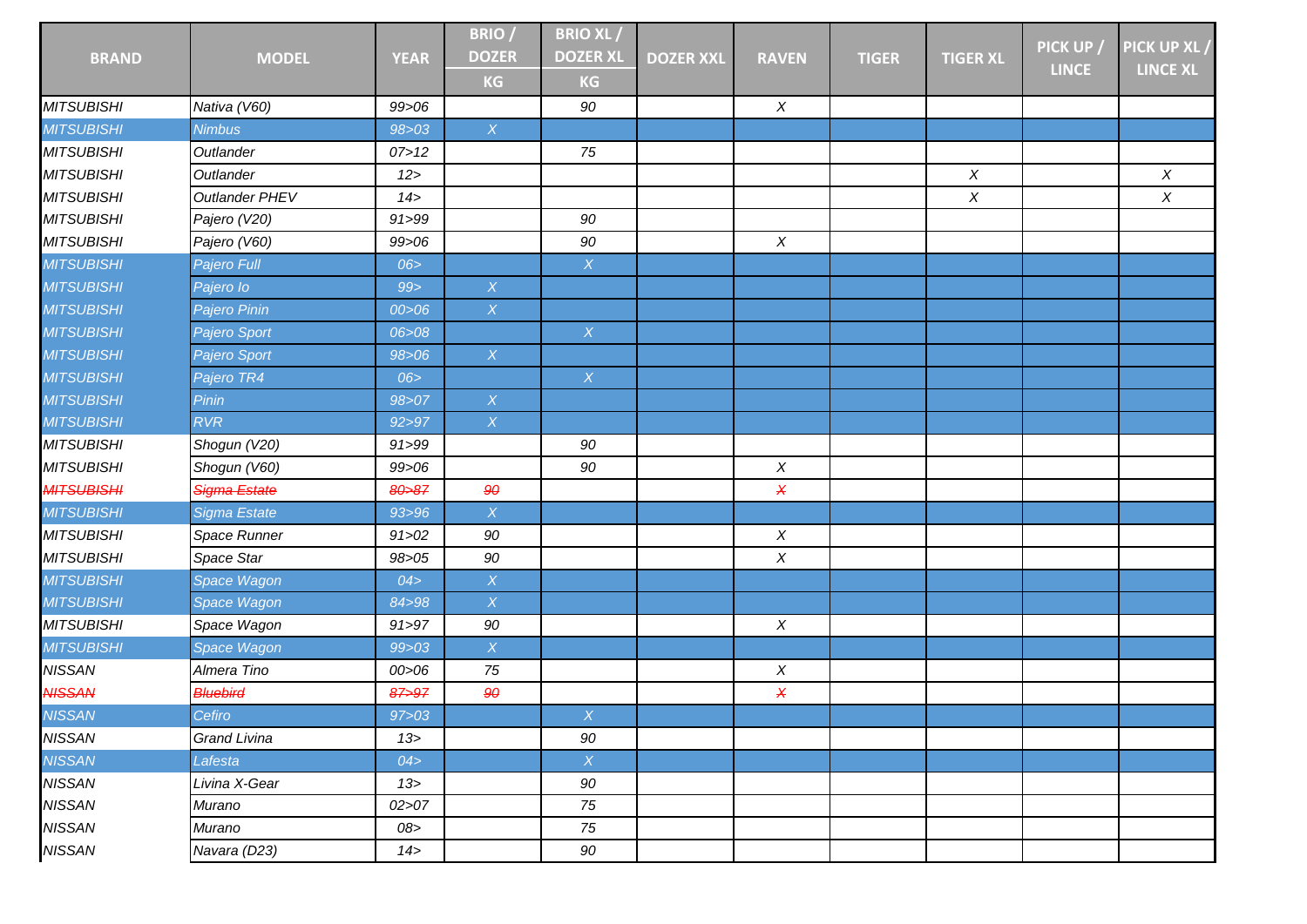| <b>BRAND</b>         | <b>MODEL</b>                      | <b>YEAR</b>     | BRIO /<br><b>DOZER</b><br>KG | <b>BRIO XL/</b><br><b>DOZER XL</b><br><b>KG</b> | <b>DOZER XXL</b> | <b>RAVEN</b>     | <b>TIGER</b> | <b>TIGER XL</b> | PICK UP /<br><b>LINCE</b> | PICK UP XL /<br><b>LINCE XL</b> |
|----------------------|-----------------------------------|-----------------|------------------------------|-------------------------------------------------|------------------|------------------|--------------|-----------------|---------------------------|---------------------------------|
| <b>NISSAN</b>        | Pathfinder (R52)                  | 12 >            |                              |                                                 |                  |                  | 000093600000 |                 |                           |                                 |
| <b>NISSAN</b>        | Patrol (Y62)                      | 10 >            |                              | 90                                              |                  |                  |              |                 |                           |                                 |
| <b>NISSAN</b>        | Praire                            | 89>96           | $9\theta$                    |                                                 |                  | $\chi$           |              |                 |                           |                                 |
| <b>NISSAN</b>        | Presage                           | 98>09           | $\boldsymbol{X}$             |                                                 |                  |                  |              |                 |                           |                                 |
| <b>NISSAN</b>        | Primera (W12)                     | 91 > 07         | $\boldsymbol{X}$             |                                                 |                  |                  |              |                 |                           |                                 |
| <b>NISSAN</b>        | Primera Break                     | 90 > 02         | 90                           |                                                 |                  | $\boldsymbol{X}$ |              |                 |                           |                                 |
| <b>NISSAN</b>        | Qashqai / Dualis (J10)            | 06 > 14         |                              | 75                                              |                  |                  |              |                 |                           |                                 |
| <b>NISSAN</b>        | Qashqai / Dualis (J11)            | 14 >            |                              | 75                                              |                  |                  | $\chi$       |                 |                           |                                 |
| <b>NISSAN</b>        | Qashqai+2 / Dualis+2<br>(J10E)    | 08 > 13         |                              | 90                                              |                  |                  |              |                 |                           |                                 |
| <b>NISSAN</b>        | Rasheen                           | 99>00           |                              |                                                 | X                |                  |              |                 |                           |                                 |
| <b>NISSAN</b>        | R'Nessa                           | 98 > 01         |                              | $\chi$                                          |                  |                  |              |                 |                           |                                 |
| <b>NISSAN</b>        | <b>Stagea</b>                     | 97 > 01         |                              |                                                 | $\boldsymbol{X}$ |                  |              |                 |                           |                                 |
| <b>NISSAN</b>        | Sunny Break                       | 91 > 95         | 75                           |                                                 |                  | $\pmb{\times}$   |              |                 |                           |                                 |
| <b>NISSAN</b>        | <b>Terrano</b>                    | 85>95           | 90                           |                                                 |                  | $\pmb{\times}$   |              |                 |                           |                                 |
| <b>NISSAN</b>        | Terrano 2                         | 95 > 05         |                              | 90                                              |                  |                  |              |                 |                           |                                 |
| <b>NISSAN</b>        | <b>Xterra</b>                     | 04 > 15         | $\boldsymbol{X}$             |                                                 |                  |                  |              |                 |                           |                                 |
| <b>NISSAN</b>        | $X$ -Trail (T32)                  | 14 >            |                              | 90                                              |                  |                  |              |                 |                           |                                 |
| OPEL                 | <b>Monterey</b>                   | 93>97           |                              | $\chi$                                          |                  |                  |              |                 |                           |                                 |
| OPEL/VAUXHALL        | Agila (A)                         | 00 > 07         |                              | 75                                              |                  |                  |              |                 |                           |                                 |
| OPEL/VAUXHALL        | Antara                            | 06>             |                              | 75                                              |                  |                  |              |                 |                           |                                 |
| OPEL/VAUXHALL        | Astra (F) Sportourer              | 91 > 97         | 90                           |                                                 |                  | $\chi$           |              |                 |                           |                                 |
| OPEL/VAUXHALL        | Astra (G) Sportourer              | 98>04           | 90                           |                                                 |                  | $\chi$           |              |                 |                           |                                 |
| OPEL/VAUXHALL        | Astra (H) Sportourer              | 04 > 11         |                              |                                                 |                  |                  |              |                 | $\chi$                    |                                 |
| OPEL/VAUXHALL        | Astra (J) Sportourer              | 10 > 16         |                              |                                                 |                  |                  |              | $\chi$          | $\boldsymbol{X}$          |                                 |
| OPEL/VAUXHALL        | Astra (K) Sportourer              | 16 <sub>5</sub> |                              |                                                 |                  |                  |              |                 |                           |                                 |
| OPEL/VAUXHALL        | Combo (D)                         | 12 >            |                              |                                                 | $\chi$           |                  |              |                 |                           |                                 |
| OPEL/VAUXHALL        | Combo (D) Tour                    | 12>             |                              |                                                 | $\chi$           |                  |              |                 |                           |                                 |
| OPEL/VAUXHALL        | Corsa / Vita (C) Station<br>Wagon | 00 > 06         | 90                           |                                                 |                  | X                |              |                 |                           |                                 |
| OPEL/VAUXHALL        | Frontera                          | 91 > 98         |                              | 90                                              |                  |                  |              |                 |                           |                                 |
| OPEL/VAUXHALL        | Frontera                          | 99 > 03         |                              | 90                                              |                  |                  |              |                 |                           |                                 |
| OPEL/VAUXHALL        | Insigna Sportourer                | 09 > 13         |                              |                                                 |                  |                  |              | $\chi$          |                           | $\chi$                          |
| OPEL/VAUXHALL        | Insigna Sportourer                | 13 >            |                              |                                                 |                  |                  |              | $\chi$          |                           | $\chi$                          |
| <b>OPEL/VAUXHALL</b> | Kadett                            | 79>91           | 90                           |                                                 |                  | $\chi$           |              |                 |                           |                                 |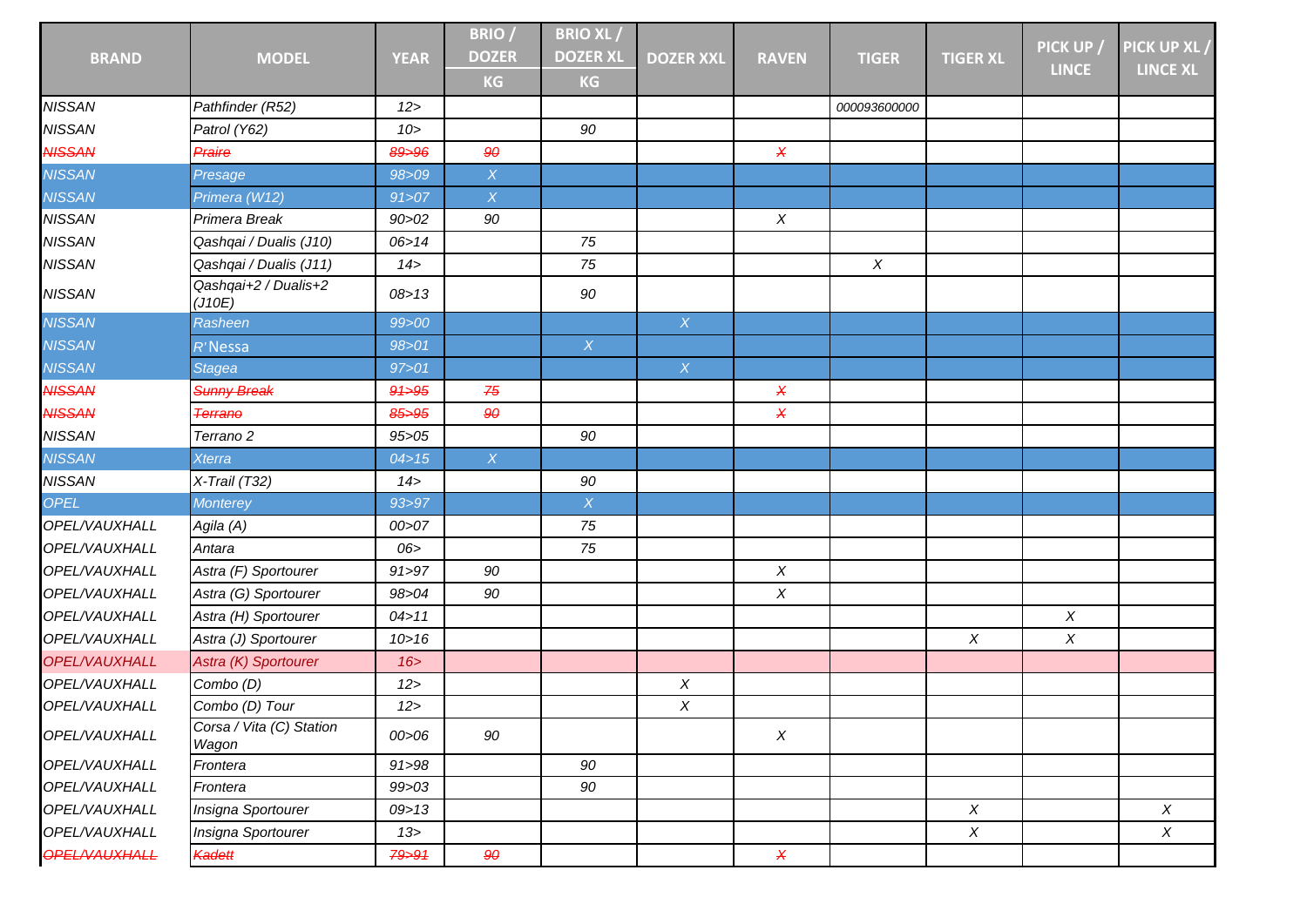|                      |                                                    |                    | BRIO /       | <b>BRIO XL/</b> |                  |                  |              |                 |                           | PICK UP XL /     |
|----------------------|----------------------------------------------------|--------------------|--------------|-----------------|------------------|------------------|--------------|-----------------|---------------------------|------------------|
| <b>BRAND</b>         | <b>MODEL</b>                                       | <b>YEAR</b>        | <b>DOZER</b> | <b>DOZER XL</b> | <b>DOZER XXL</b> | <b>RAVEN</b>     | <b>TIGER</b> | <b>TIGER XL</b> | PICK UP /<br><b>LINCE</b> | <b>LINCE XL</b>  |
|                      |                                                    |                    | <b>KG</b>    | KG              |                  |                  |              |                 |                           |                  |
| <b>OPEL/VAUXHALL</b> | <b>Karl Rocks</b>                                  | 17 <sub>&gt;</sub> | 75           |                 |                  | $\boldsymbol{X}$ |              |                 |                           |                  |
| OPEL/VAUXHALL        | Mokka                                              | 12 >               |              |                 |                  |                  |              | $\chi$          | $\chi$                    |                  |
| OPEL/VAUXHALL        | Mokka X                                            | 16 >               |              |                 |                  |                  | $\chi$       |                 | X                         |                  |
| OPEL/VAUXHALL        | Omega Break                                        | 86>04              | 90           |                 |                  | $\chi$           |              |                 |                           |                  |
| OPEL/VAUXHALL        | <b>Sintra</b>                                      | 96>99              | 90           |                 |                  | $\chi$           |              |                 |                           |                  |
| OPEL/VAUXHALL        | Vectra (B) Station Wagon                           | 95 > 02            | 90           |                 |                  | X                |              |                 |                           |                  |
| OPEL/VAUXHALL        | Vectra (C) Station Wagon                           | 02 > 08            |              |                 |                  |                  | $\chi$       |                 | X                         |                  |
| OPEL/VAUXHALL        | Zafira (A)                                         | 98>04              | 90           |                 |                  | $\chi$           |              |                 |                           |                  |
| OPEL/VAUXHALL        | Zafira (B)                                         | 05>08              |              |                 |                  |                  |              |                 |                           | $\chi$           |
| OPEL/VAUXHALL        | Zafira (B)                                         | 08 > 12            |              |                 |                  |                  |              | $\chi$          |                           | $\chi$           |
| OPEL/VAUXHALL        | Zafira (C) Tourer                                  | 11 >               |              |                 |                  |                  |              | $\chi$          |                           |                  |
| <b>PEUGEOT</b>       | 807                                                | 02 > 07            |              |                 |                  |                  |              |                 |                           |                  |
| <b>PEUGEOT</b>       | 807                                                | 08 > 14            |              |                 |                  |                  |              |                 |                           |                  |
| <b>PEUGEOT</b>       | 1007                                               | 05 > 10            |              | 75              |                  |                  |              |                 |                           |                  |
| <b>PEUGEOT</b>       | 2008                                               | 13 >               | 75           |                 |                  |                  |              |                 |                           |                  |
| <b>PEUGEOT</b>       | 3008                                               | 16 >               |              |                 |                  |                  | $\chi$       |                 |                           | $\chi$           |
| <b>PEUGEOT</b>       | 4007                                               | 07 > 12            |              | 75              |                  |                  |              |                 |                           |                  |
| <b>PEUGEOT</b>       | 4008                                               | 10 > 13            |              |                 |                  |                  |              | $\chi$          |                           | $\chi$           |
| <b>PEUGEOT</b>       | 4008                                               | 13 >               |              |                 |                  |                  | $\chi$       |                 |                           | $\boldsymbol{X}$ |
| <b>PEUGEOT</b>       | 206 Station Wagon                                  | 02 >               | 75           |                 |                  | $\chi$           |              |                 |                           |                  |
| <b>PEUGEOT</b>       | 207 Station Wagon                                  | 07 > 09            | 75           |                 |                  | $\chi$           |              |                 |                           |                  |
| <b>PEUGEOT</b>       | 207 Station Wagon                                  | 10 > 14            | 75           |                 |                  | $\chi$           |              |                 |                           |                  |
| <b>PEUGEOT</b>       | 306 Break                                          | 93 > 02            | 90           |                 |                  | X                |              |                 |                           |                  |
| <b>PEUGEOT</b>       | 307 Station Wagon                                  | 02 > 08            | 75           |                 |                  | X                |              |                 |                           |                  |
| <b>PEUGEOT</b>       | 308 Station Wagon                                  | 08 > 13            |              | 75              |                  |                  |              |                 |                           |                  |
| <b>PEUGEOT</b>       | 308 Station Wagon                                  | 14 >               |              |                 |                  |                  |              | $\chi$          |                           | $\chi$           |
| <b>PEUGEOT</b>       | 405 Station Wagon                                  | 88>96              | 90           |                 |                  | $\pmb{\times}$   |              |                 |                           |                  |
| <b>PEUGEOT</b>       | 406 Station Wagon                                  | 97 > 05            | 90           |                 |                  | $\chi$           |              |                 |                           |                  |
| PEUGEOT              | 407 Station Wagon                                  | 04 > 12            |              | 75              |                  |                  |              |                 |                           |                  |
| <b>PEUGEOT</b>       | 505 Break                                          | 82>92              | 90           |                 |                  | $\chi$           |              |                 |                           |                  |
| <b>PEUGEOT</b>       | <b>508 RXH</b>                                     | 12 > 14            |              |                 |                  |                  |              |                 |                           |                  |
| PEUGEOT              | 508 Station Wagon (no tetto<br>vetro / no sunroof) | 11 > 14            |              |                 |                  |                  |              | $\chi$          |                           |                  |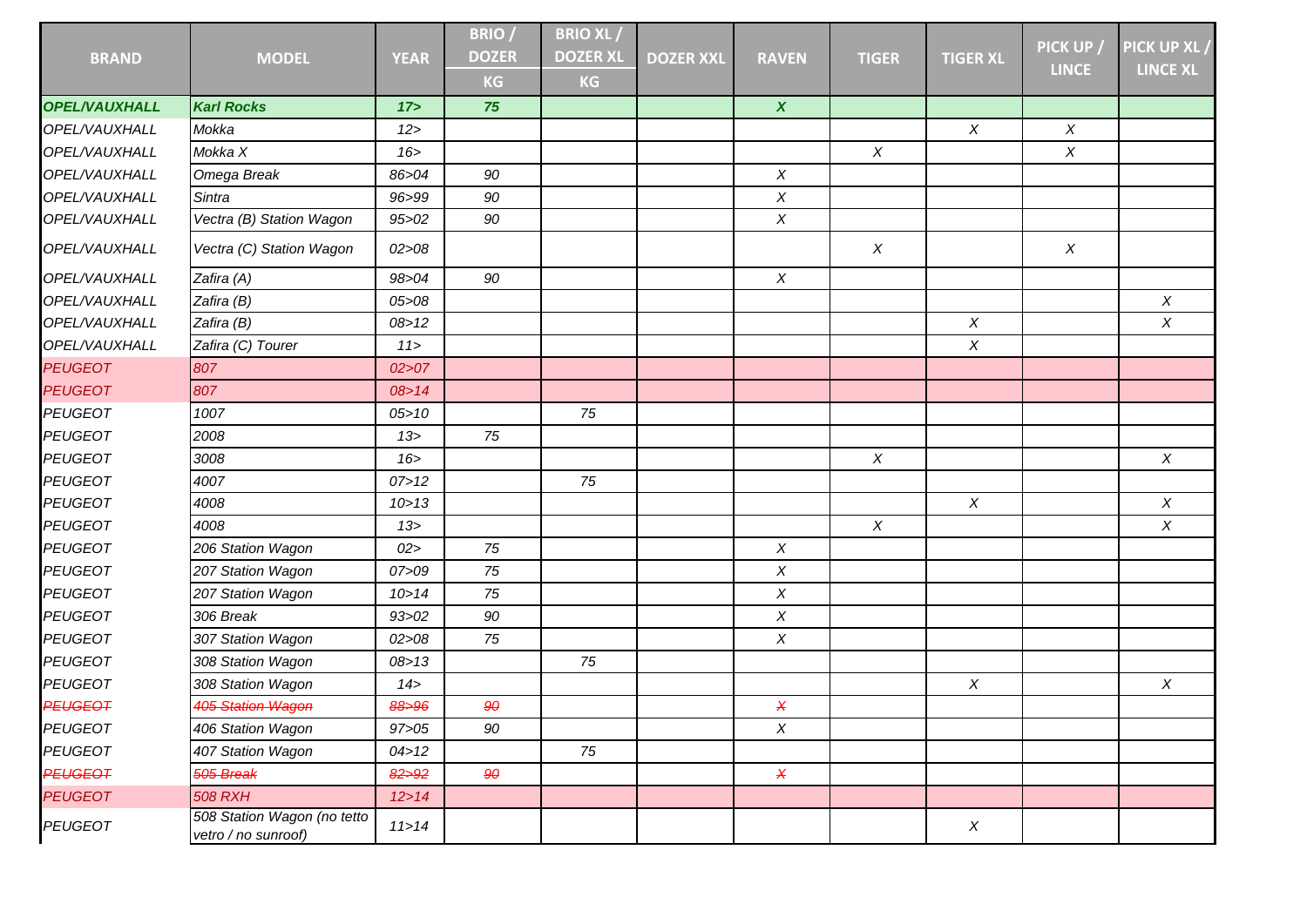|                |                                                    |                    | BRIO /           | <b>BRIO XL /</b> |                  |                  |              |                 |              |                  |
|----------------|----------------------------------------------------|--------------------|------------------|------------------|------------------|------------------|--------------|-----------------|--------------|------------------|
| <b>BRAND</b>   | <b>MODEL</b>                                       | <b>YEAR</b>        | <b>DOZER</b>     | <b>DOZER XL</b>  | <b>DOZER XXL</b> | <b>RAVEN</b>     | <b>TIGER</b> | <b>TIGER XL</b> | PICK UP /    | PICK UP XL /     |
|                |                                                    |                    | <b>KG</b>        | KG               |                  |                  |              |                 | <b>LINCE</b> | <b>LINCE XL</b>  |
| <b>PEUGEOT</b> | 508 Station Wagon (no tetto<br>vetro / no sunroof) | 14                 |                  |                  |                  |                  | $\chi$       |                 |              |                  |
| <b>PEUGEOT</b> | <b>Bipper</b>                                      | 08>                |                  |                  | $\chi$           |                  |              |                 |              |                  |
| <b>PEUGEOT</b> | <b>Bipper Tepee</b>                                | 08>                |                  | 90               |                  |                  |              |                 |              |                  |
| <b>PEUGEOT</b> | Partner Air                                        | 01>                |                  | 90               |                  |                  |              |                 |              |                  |
| <b>PEUGEOT</b> | Partner Tepee                                      | 08 > 15            |                  | 90               |                  |                  |              |                 |              |                  |
| <b>PEUGEOT</b> | Partner Tepee                                      | 15 <sub>&gt;</sub> |                  |                  | $\chi$           |                  |              |                 |              |                  |
| <b>PEUGEOT</b> | Ranch                                              | 01>                | 75               |                  |                  | $\chi$           |              |                 |              |                  |
| <b>PONTIAC</b> | Transport                                          | 97 >               |                  | 90               |                  |                  |              |                 |              |                  |
| <b>PORSCHE</b> | Cayenne (92A)                                      | 10 >               |                  | 75               |                  |                  | $\chi$       |                 |              | $\chi$           |
| <b>PORSCHE</b> | Macan (95B)                                        | 13 >               |                  |                  |                  |                  | $\chi$       |                 |              |                  |
| <b>RENAULT</b> | Clio III Sporter                                   | 07 > 12            | 90               |                  |                  | $\chi$           |              |                 |              |                  |
| <b>RENAULT</b> | Clio IV Sporter / Grand<br>Tourer                  | 13 > 16            | 90               |                  |                  | $\chi$           | $\chi$       |                 |              |                  |
| <b>RENAULT</b> | Clio IV Sporter / Grand<br>Tourer                  | 16                 | 75               |                  |                  | $\chi$           |              |                 |              | $\chi$           |
| <b>RENAULT</b> | Espace III                                         | 96 > 02            |                  | 90               |                  |                  |              |                 |              |                  |
| <b>RENAULT</b> | Espace IV                                          | 02 > 15            |                  | 90               |                  |                  |              |                 |              |                  |
| <b>RENAULT</b> | Espace V                                           | 15                 |                  | 90               |                  |                  |              |                 |              |                  |
| <b>RENAULT</b> | Express                                            | 92>97              |                  | 90               |                  |                  |              |                 |              |                  |
| <b>RENAULT</b> | Grand Scenic IV                                    | 17 <sub>&gt;</sub> |                  |                  |                  |                  | $\chi$       |                 |              | $\chi$           |
| <b>RENAULT</b> | Kadjar                                             | 15 <sub>&gt;</sub> |                  |                  |                  |                  |              | $\chi$          |              | $\boldsymbol{X}$ |
| <b>RENAULT</b> | Kangoo Express (Mk1)                               | 98>08              | 90               |                  |                  | $\chi$           |              |                 |              |                  |
| <b>RENAULT</b> | Kangoo Express (Mk2)                               | 08>                |                  | 75               |                  |                  |              |                 |              |                  |
| <b>RENAULT</b> | Koleos                                             | 08 > 10            |                  | 75               |                  |                  |              |                 |              |                  |
| <b>RENAULT</b> | Koleos                                             | 11 > 14            |                  | 75               |                  |                  |              |                 |              |                  |
| <b>RENAULT</b> | Koleos                                             | 14 >               |                  | 75               |                  |                  |              |                 |              |                  |
| <b>RENAULT</b> | Laguna I Station Wagon                             | 96 > 01            | 90               |                  |                  | $\chi$           |              |                 |              |                  |
| <b>RENAULT</b> | Laguna II Sportour                                 | 00>08              | 75               |                  |                  | X                |              |                 |              |                  |
| RENAULT        | Laguna III Sportour                                | 08>                | 90               |                  |                  | $\boldsymbol{X}$ |              |                 |              |                  |
| <b>RENAULT</b> | Megane II Sportour                                 | 02 > 10            | 75               |                  |                  | X                |              |                 |              |                  |
| <b>RENAULT</b> | Megane III Sportour                                | 09 > 16            | 75               |                  |                  | $\chi$           |              |                 |              |                  |
| <b>RENAULT</b> | Megane IV Sporter                                  | 16 >               |                  |                  |                  |                  | $\chi$       |                 |              | $\chi$           |
| <b>RENAULT</b> | R <sub>21</sub> Nevada                             | 86>94              | $9\theta$        |                  |                  | $\pmb{\times}$   |              |                 |              |                  |
| <b>RENAULT</b> | Sandero Stepway                                    | 08 >               | $\boldsymbol{X}$ |                  |                  |                  |              |                 |              |                  |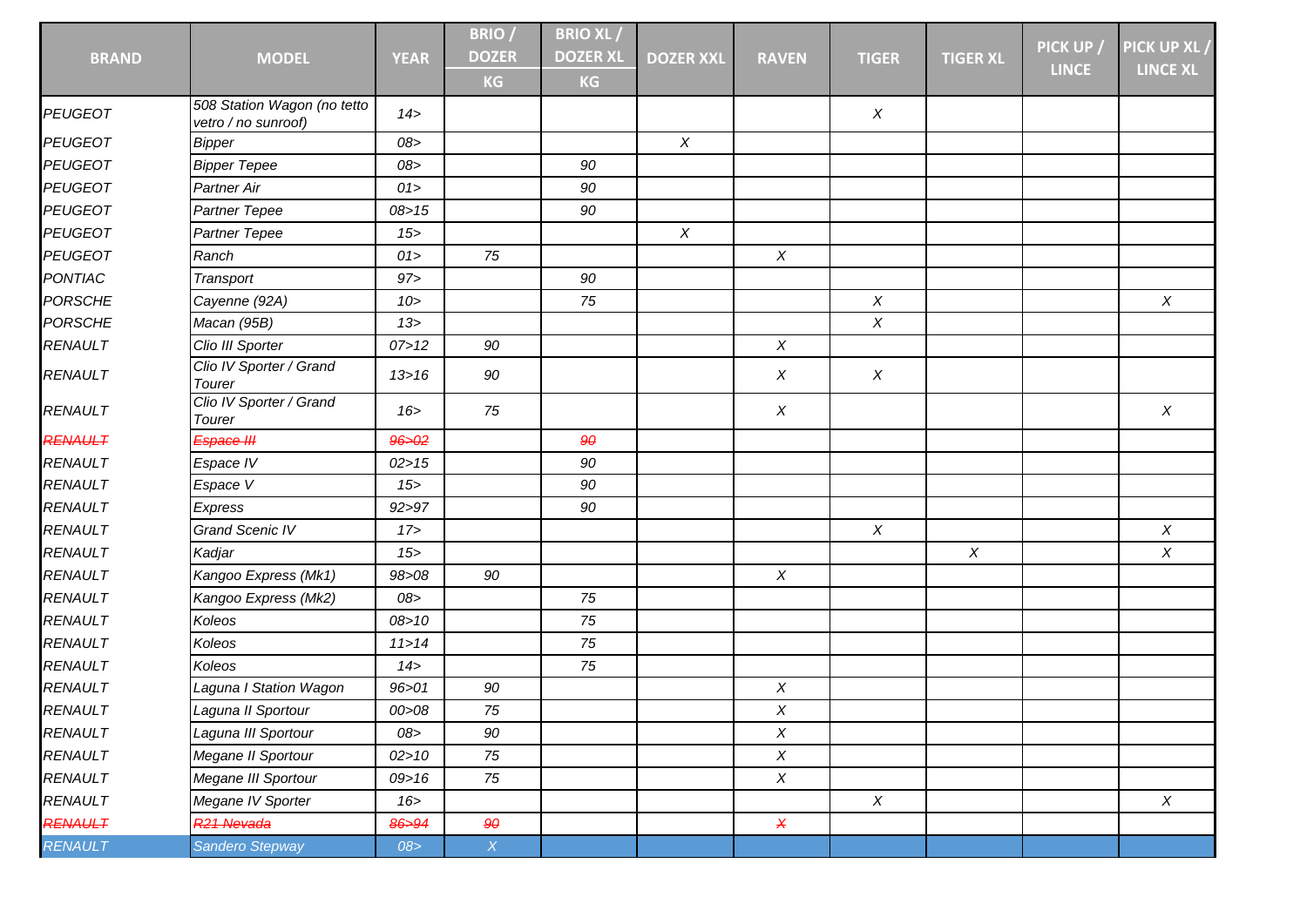|                |                             |                    | BRIO /           | <b>BRIO XL</b>  |                  |                           |              |                 |                           | PICK UP XL /    |
|----------------|-----------------------------|--------------------|------------------|-----------------|------------------|---------------------------|--------------|-----------------|---------------------------|-----------------|
| <b>BRAND</b>   | <b>MODEL</b>                | <b>YEAR</b>        | <b>DOZER</b>     | <b>DOZER XL</b> | <b>DOZER XXL</b> | <b>RAVEN</b>              | <b>TIGER</b> | <b>TIGER XL</b> | PICK UP /<br><b>LINCE</b> | <b>LINCE XL</b> |
|                |                             |                    | KG               | KG              |                  |                           |              |                 |                           |                 |
| RENAULT        | Scenic III                  | 13 > 16            |                  | 90              |                  |                           |              |                 |                           |                 |
| <b>RENAULT</b> | Scenic X Mod                | 13 >               |                  | 75              |                  |                           |              |                 |                           |                 |
| RENAULT        | Scenic X Mod Cross          | 13 >               |                  | 75              |                  |                           |              |                 |                           |                 |
| RENAULT        | Talisman Sporter            | 16 <sub>5</sub>    |                  |                 |                  |                           | $\chi$       |                 |                           | $\chi$          |
| <b>ROVER</b>   | 75 Tourer                   | 00 > 05            | 90               |                 |                  | $\chi$                    |              |                 |                           |                 |
| <b>ROVER</b>   | Montego Estate              | 84>94              | 90               |                 |                  | $\pmb{\times}$            |              |                 |                           |                 |
| <b>ROVER</b>   | <b>Streetwise</b>           | 04 > 05            | $\boldsymbol{X}$ |                 |                  |                           |              |                 |                           |                 |
| <b>SAAB</b>    | 9-3 SportHatch              | 02 > 08            | 90               |                 |                  | $\chi$                    |              |                 |                           |                 |
| <b>SAAB</b>    | 9-3 SportHatch              | 08 > 13            | 90               |                 |                  | $\chi$                    |              |                 |                           |                 |
| <b>SAAB</b>    | $9-3X$                      | 09 > 13            | 90               |                 |                  | $\chi$                    |              |                 |                           |                 |
| <b>SAAB</b>    | $9-4X$                      | 10 > 11            | 90               |                 |                  | $\chi$                    |              |                 |                           |                 |
| <b>SAAB</b>    | 9-5 Station Wagon           | 06 > 12            |                  | 90              |                  |                           |              |                 |                           |                 |
| <b>SAAB</b>    | 9-5 Station Wagon           | 99>06              |                  | 90              |                  |                           |              |                 |                           |                 |
| <b>SAAB</b>    | $9-7X$                      | 06>                |                  | 75              |                  |                           |              |                 |                           |                 |
| <b>SEAT</b>    | Alhambra (7M)               | 00 > 10            |                  | 90              |                  |                           |              |                 |                           |                 |
| <b>SEAT</b>    | Alhambra (7M)               | 96>00              |                  | 90              |                  |                           |              |                 |                           |                 |
| <b>SEAT</b>    | Alhambra (7N)               | 15 <sub>&gt;</sub> |                  | 90              |                  |                           | $\chi$       |                 |                           |                 |
| <b>SEAT</b>    | Altea XL                    | 09>                |                  |                 |                  |                           | $\chi$       |                 | $\chi$                    |                 |
| <b>SEAT</b>    | Ateca                       | 16 >               | 90               |                 |                  | $\chi$                    |              |                 |                           |                 |
| <b>SEAT</b>    | Exeo ST                     | 09 > 13            | 75               |                 |                  | $\chi$                    |              |                 |                           |                 |
| <b>SEAT</b>    | Ibiza IV ST                 | 10 >               |                  |                 |                  |                           | $\chi$       |                 | $\chi$                    |                 |
| <b>SEAT</b>    | Leon III (5F) ST            | 12 >               |                  |                 |                  |                           | $\chi$       |                 | $\boldsymbol{X}$          |                 |
| <b>SEAT</b>    | Leon III (5F) X-Perience ST | 15 <sub>2</sub>    |                  |                 |                  |                           | $\chi$       |                 | X                         |                 |
| SHUANGHUAN     | Ceo                         | 06>08              |                  | 90              |                  |                           |              |                 |                           |                 |
| <b>SKODA</b>   | Fabia I (6Y) Wagon          | 99>07              | 75               |                 |                  | $\chi$                    |              |                 |                           |                 |
| <b>SKODA</b>   | Fabia II (5J) Wagon         | 07 > 14            | 75               |                 |                  | $\chi$                    |              |                 |                           |                 |
| <b>SKODA</b>   | Fabia III (NJ) Wagon        | $15 -$             | 75               |                 |                  | $\chi$                    | $\chi$       |                 |                           |                 |
| <b>SKODA</b>   | <b>Fabia Scout</b>          | 09 > 14            | $\boldsymbol{X}$ |                 |                  |                           |              |                 |                           |                 |
| <b>SKODA</b>   | Favorit Station Wagon       | 91 > 94            | 90               |                 |                  | $\boldsymbol{\mathsf{X}}$ |              |                 |                           |                 |
| <b>SKODA</b>   | Felicia Station Wagon       | 94 > 01            | $90\,$           |                 |                  | $\chi$                    |              |                 |                           |                 |
| <b>SKODA</b>   | Forman                      | 94>                | $\boldsymbol{X}$ |                 |                  |                           |              |                 |                           |                 |
| SKODA          | Kodiaq                      | 17                 | 90               |                 |                  |                           | $\chi$       |                 |                           |                 |
| <b>SKODA</b>   | Octavia II (1Z) Wagon       | 04 > 12            | $90\,$           |                 |                  | $\chi$                    |              |                 |                           |                 |
| <b>SKODA</b>   | Octavia III (5E) Wagon      | 13 > 16            | 90               |                 |                  | $\chi$                    |              |                 |                           |                 |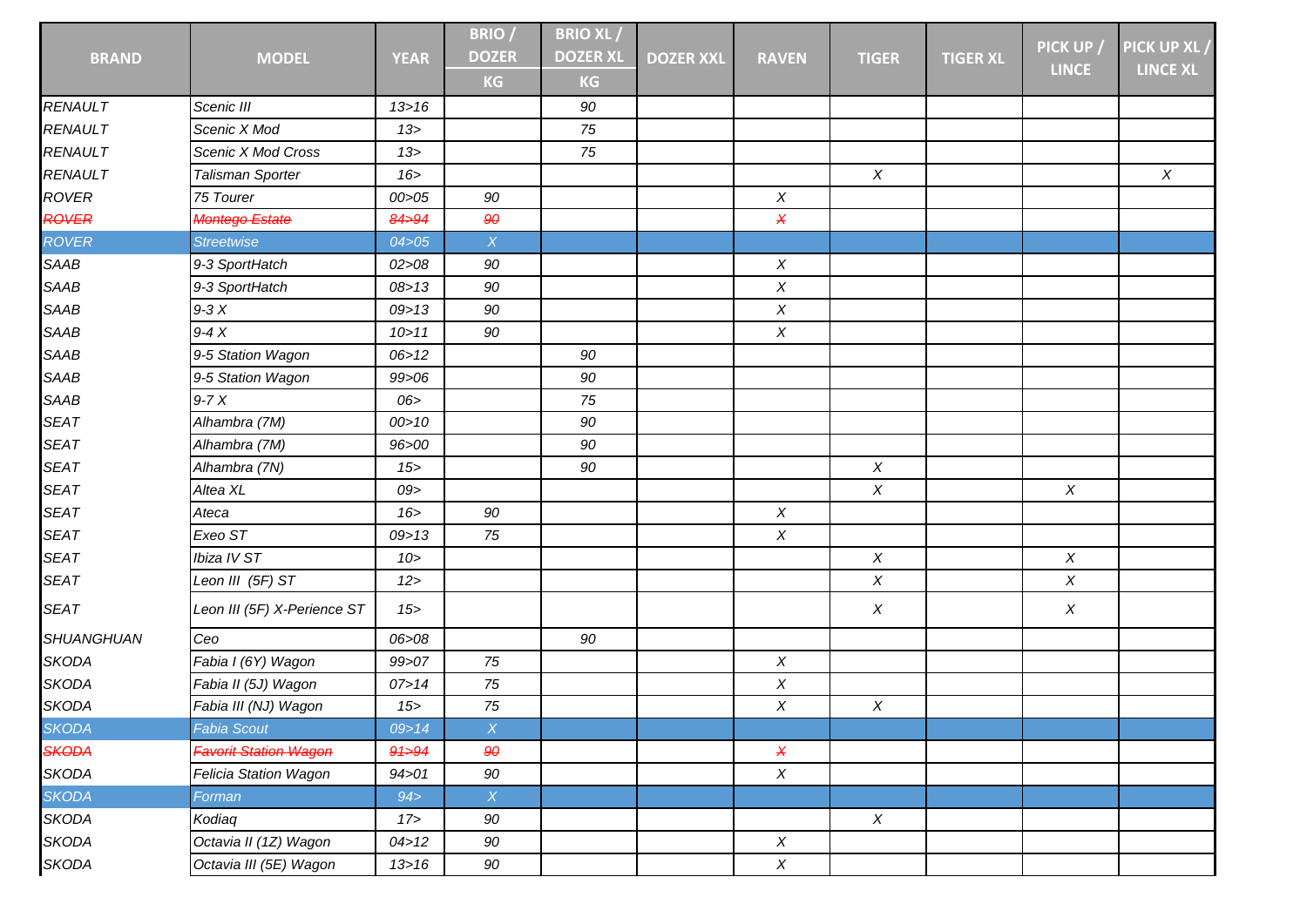|                  |                        |                    | <b>BRIO</b> /    | <b>BRIO XL/</b>  |                  |                           |                  |                 |              |                 |
|------------------|------------------------|--------------------|------------------|------------------|------------------|---------------------------|------------------|-----------------|--------------|-----------------|
| <b>BRAND</b>     | <b>MODEL</b>           | <b>YEAR</b>        | <b>DOZER</b>     | <b>DOZER XL</b>  | <b>DOZER XXL</b> | <b>RAVEN</b>              | <b>TIGER</b>     | <b>TIGER XL</b> | PICK UP /    | PICK UP XL      |
|                  |                        |                    | KG               | KG               |                  |                           |                  |                 | <b>LINCE</b> | <b>LINCE XL</b> |
| <b>SKODA</b>     | Octavia III (5E) Wagon | 17 <sub>&gt;</sub> | 90               |                  |                  | $\chi$                    |                  |                 |              |                 |
| <b>SKODA</b>     | <b>Octavia Scout</b>   | 07 >               | $\boldsymbol{X}$ |                  |                  |                           |                  |                 |              |                 |
| <b>SKODA</b>     | Praktik                | 06>                | 90               |                  |                  | $\chi$                    |                  |                 |              |                 |
| <b>SKODA</b>     | Roomster               | 06>                | 75               |                  |                  |                           |                  |                 |              |                 |
| <b>SKODA</b>     | Superb (3T) Wagon      | 10 > 13            | 75               |                  |                  | $\chi$                    |                  |                 |              |                 |
| <b>SKODA</b>     | Superb (3T) Wagon      | 13 > 15            |                  | 75               |                  |                           |                  |                 |              |                 |
| <b>SKODA</b>     | Superb (3V) Wagon      | $15 -$             |                  |                  |                  |                           | $\chi$           |                 |              |                 |
| <b>SKODA</b>     | Yeti                   | 13 >               |                  | 75               |                  |                           |                  |                 |              |                 |
| <b>SKODA</b>     | Yeti (5L)              | 09 > 13            |                  | 75               |                  |                           |                  |                 |              |                 |
| <b>SKODA</b>     | Yeti Outdoor           | 13 >               |                  | 75               |                  |                           |                  |                 |              |                 |
| <b>SSANGYONG</b> | Korando                | 97 > 05            | X                |                  |                  |                           |                  |                 |              |                 |
| <b>SSANGYONG</b> | Korando (C200)         | 10 >               |                  | 75               |                  |                           |                  |                 |              |                 |
| <b>SSANGYONG</b> | Kyron                  | 05 >               |                  | 90               |                  |                           |                  |                 |              |                 |
| <b>SSANGYONG</b> | <b>Musso</b>           | 96 > 05            |                  | $\boldsymbol{X}$ |                  |                           |                  |                 |              |                 |
| <b>SSANGYONG</b> | Rexton (Y200)          | 01 > 06            | 90               |                  |                  | $\chi$                    |                  |                 |              |                 |
| <b>SSANGYONG</b> | Rexton (Y300)          | 06 > 12            | 75               |                  |                  | $\chi$                    |                  |                 |              |                 |
| <b>SSANGYONG</b> | Rexton W               | 13 >               |                  | 75               |                  |                           |                  |                 |              |                 |
| <b>SSANGYONG</b> | Rodius                 | 04 > 13            |                  | 90               |                  |                           |                  |                 |              |                 |
| <b>SSANGYONG</b> | Tivoli                 | 15                 |                  |                  |                  |                           | $\boldsymbol{X}$ |                 |              | $\chi$          |
| <b>SSANGYONG</b> | XLV                    | 16                 | 90               |                  |                  | $\chi$                    | $\chi$           |                 |              |                 |
| <b>SUBARU</b>    | Forester (SH)          | 08 > 13            |                  | 90               |                  |                           |                  |                 |              |                 |
| <b>SUBARU</b>    | Forester (SJ)          | 13 >               |                  | 90               |                  |                           |                  | $\chi$          |              |                 |
| <b>SUBARU</b>    | Impreza (GF) Wagon     | 92 > 00            | 75               |                  |                  | $\chi$                    |                  |                 |              |                 |
| <b>SUBARU</b>    | Impreza (GG) Wagon     | 00 > 07            | 75               |                  |                  | $\boldsymbol{X}$          |                  |                 |              |                 |
| <b>SUBARU</b>    | Justy                  | 07 >               | 75               |                  |                  | $\boldsymbol{\mathsf{X}}$ |                  |                 |              |                 |
| <b>SUBARU</b>    | Legacy (BG/BK) Wagon   | 93>98              | 90               |                  |                  | $\chi$                    |                  |                 |              |                 |
| <b>SUBARU</b>    | Legacy V Station Wagon | 09>                | 90               |                  |                  | $\chi$                    |                  |                 |              |                 |
| <b>SUBARU</b>    | Outback                | 14>                |                  |                  |                  |                           |                  |                 |              |                 |
| <b>SUBARU</b>    | Tribeca                | 06>                |                  | 75               |                  |                           |                  |                 |              |                 |
| <b>SUBARU</b>    | XV                     | 12 >               | 75               |                  |                  | $\chi$                    |                  |                 |              |                 |
| <b>SUZUKI</b>    | Baleno                 | 95>98              | 75               |                  |                  | $\boldsymbol{X}$          |                  |                 |              |                 |
| <b>SUZUKI</b>    | Baleno                 | 98 > 02            | 75               |                  |                  | $\chi$                    |                  |                 |              |                 |
| <b>SUZUKI</b>    | Escudo                 | 98 > 05            | $\boldsymbol{X}$ |                  |                  |                           |                  |                 |              |                 |
| <b>SUZUKI</b>    | Esteem                 | 98 >               | $\boldsymbol{X}$ |                  |                  |                           |                  |                 |              |                 |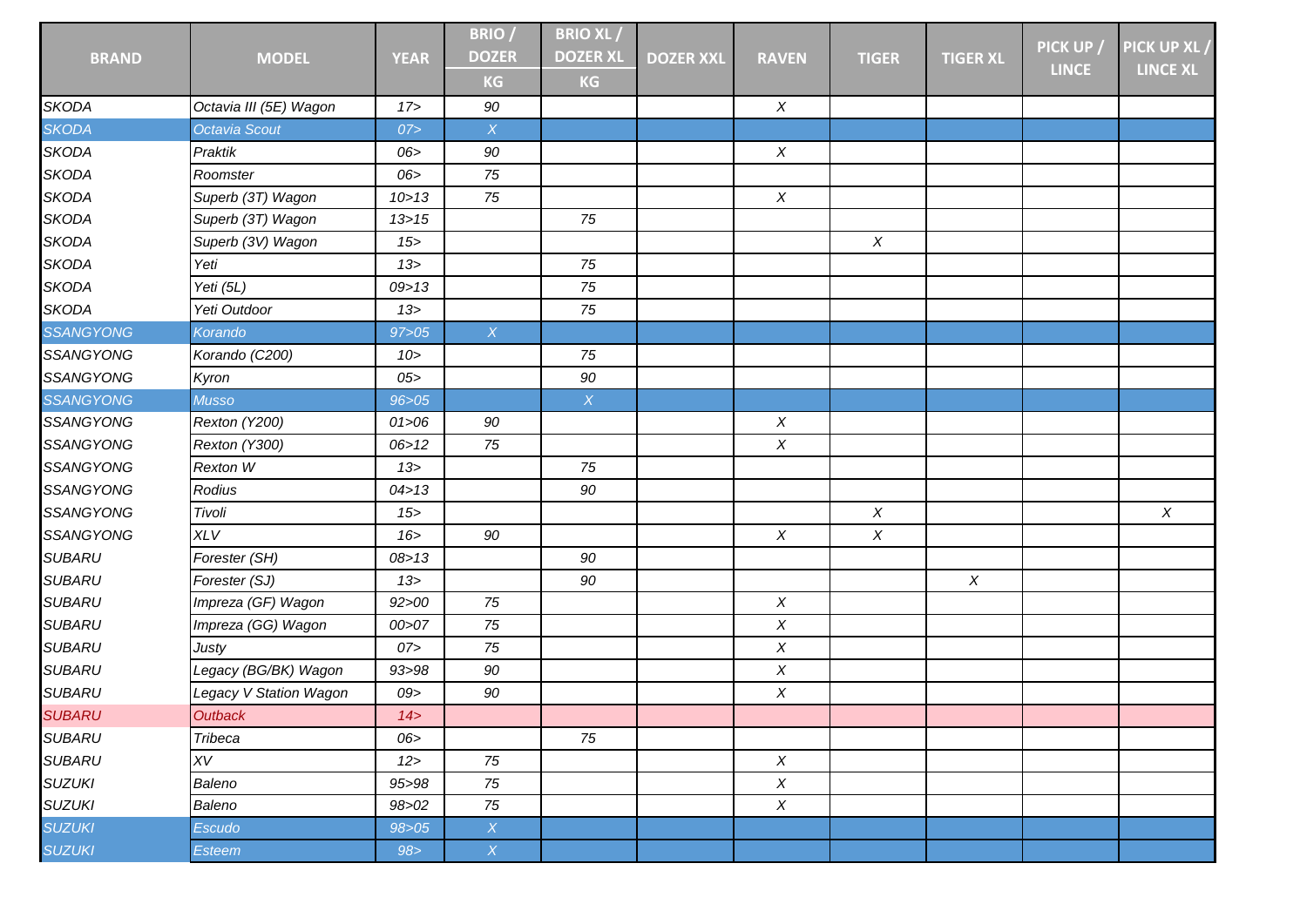|               |                             |                    | BRIO /           | <b>BRIO XL7</b> |                  |                  |              |                 |                  |                 |
|---------------|-----------------------------|--------------------|------------------|-----------------|------------------|------------------|--------------|-----------------|------------------|-----------------|
| <b>BRAND</b>  | <b>MODEL</b>                | <b>YEAR</b>        | <b>DOZER</b>     | <b>DOZER XL</b> | <b>DOZER XXL</b> | <b>RAVEN</b>     | <b>TIGER</b> | <b>TIGER XL</b> | PICK UP /        | PICK UP XL /    |
|               |                             |                    | KG               | KG              |                  |                  |              |                 | <b>LINCE</b>     | <b>LINCE XL</b> |
| <b>SUZUKI</b> | Forenza                     | 04>                | $\boldsymbol{X}$ |                 |                  |                  |              |                 |                  |                 |
| <b>SUZUKI</b> | <b>Grand Vitara</b>         | 98>05              | 75               |                 |                  |                  |              |                 |                  |                 |
| <b>SUZUKI</b> | Ignis                       | 00 > 03            | 75               |                 |                  | $\chi$           |              |                 |                  |                 |
| <b>SUZUKI</b> | Ignis                       | 16 <sub>5</sub>    | 75               |                 |                  |                  |              |                 |                  |                 |
| <b>SUZUKI</b> | Ignis (HT)                  | 03>08              | 75               |                 |                  | $\chi$           |              |                 |                  |                 |
| <b>SUZUKI</b> | Jimny                       | 98 > 12            | 75               |                 |                  | $\chi$           |              |                 |                  |                 |
| <b>SUZUKI</b> | Karimun                     | 97 > 05            |                  | 75              |                  |                  |              |                 |                  |                 |
| <b>SUZUKI</b> | Kei                         | 98>09              | $\vert X \vert$  |                 |                  |                  |              |                 |                  |                 |
| <b>SUZUKI</b> | S-Cross                     | 16 <sub>5</sub>    |                  |                 |                  |                  | $\chi$       |                 | $\chi$           |                 |
| <b>SUZUKI</b> | Sx4                         | 06>09              | 75               |                 |                  | $\chi$           |              |                 |                  |                 |
| <b>SUZUKI</b> | Sx4                         | 10 >               | 75               |                 |                  | $\chi$           |              |                 |                  |                 |
| <b>SUZUKI</b> | Sx4 S-Cross                 | 13 > 16            |                  |                 |                  |                  | $\chi$       |                 | $\chi$           |                 |
| <b>SUZUKI</b> | Vitara                      | 15 <sub>&gt;</sub> |                  |                 |                  |                  | $\chi$       |                 | $\chi$           |                 |
| <b>SUZUKI</b> | Vitara                      | 88>98              | 90               |                 |                  | $\chi$           |              |                 |                  |                 |
| <b>SUZUKI</b> | Wagon R+                    | 97 > 05            |                  | 75              |                  |                  |              |                 |                  |                 |
| <b>SUZUKI</b> | $XL - 7$                    | 98 > 10            | $\boldsymbol{X}$ |                 |                  |                  |              |                 |                  |                 |
| <b>TATA</b>   | Indigo I Station Wagon      | 07>09              | 75               |                 |                  | $\chi$           |              |                 |                  |                 |
| <b>TATA</b>   | Indigo II Station Wagon     | 09 >               | 75               |                 |                  | $\chi$           |              |                 |                  |                 |
| <b>TATA</b>   | Xenon                       | 07 >               | 75               |                 |                  | $\chi$           |              |                 |                  |                 |
| <b>TOYOTA</b> | <b>4runner</b>              | 90 > 95            | $\boldsymbol{X}$ |                 |                  |                  |              |                 |                  |                 |
| <b>TOYOTA</b> | Auris (E180) Touring Sports | 13 > 15            |                  |                 |                  |                  | $\chi$       |                 | $\chi$           |                 |
| TOYOTA        | Auris (E180) Touring Sports | 15                 |                  |                 |                  |                  | $\chi$       |                 | $\boldsymbol{X}$ |                 |
| <b>TOYOTA</b> | Avanza                      | 03 > 11            |                  |                 |                  |                  |              |                 |                  |                 |
| TOYOTA        | Avanza                      | 11                 |                  | 90              |                  |                  |              |                 |                  |                 |
| <b>TOYOTA</b> | Avensis (T210) Verso        | 00 > 03            | 90               |                 |                  | $\boldsymbol{X}$ |              |                 |                  |                 |
| <b>TOYOTA</b> | Avensis (T210) Verso        | 97>00              | 90               |                 |                  | $\chi$           |              |                 |                  |                 |
| <b>TOYOTA</b> | Avensis (T210) Wagon        | 00 > 03            | 90               |                 |                  | $\chi$           |              |                 |                  |                 |
| TOYOTA        | Avensis (T210) Wagon        | 97>00              | 90               |                 |                  | $\chi$           |              |                 |                  |                 |
| TOYOTA        | Avensis (T250) Verso        | 03>06              | 90               |                 |                  | $\boldsymbol{X}$ |              |                 |                  |                 |
| TOYOTA        | Avensis (T250) Verso        | 06>09              | 90               |                 |                  | $\chi$           |              |                 |                  |                 |
| TOYOTA        | Avensis (T250) Wagon        | 03>06              | 90               |                 |                  | $\chi$           |              |                 |                  |                 |
| TOYOTA        | Avensis (T250) Wagon        | 06>09              | 90               |                 |                  | $\chi$           |              |                 |                  |                 |
| <b>TOYOTA</b> | Caldina                     | 02 > 07            |                  | $X^{\circ}$     |                  |                  |              |                 |                  |                 |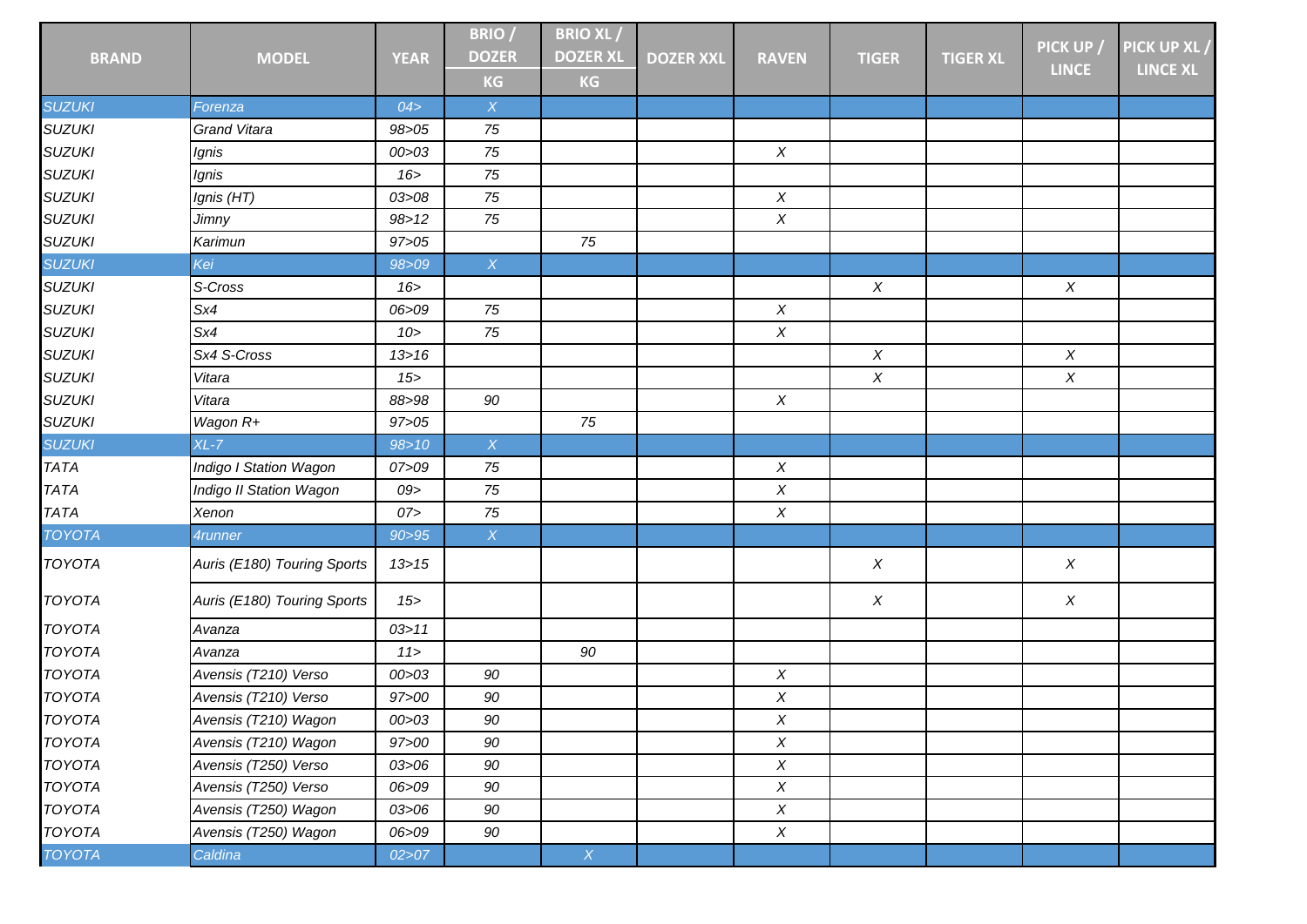|               |                                 |             | BRIO /           | <b>BRIO XL/</b>  |                  |                |              |                 |              |                 |
|---------------|---------------------------------|-------------|------------------|------------------|------------------|----------------|--------------|-----------------|--------------|-----------------|
| <b>BRAND</b>  | <b>MODEL</b>                    | <b>YEAR</b> | <b>DOZER</b>     | <b>DOZER XL</b>  | <b>DOZER XXL</b> | <b>RAVEN</b>   | <b>TIGER</b> | <b>TIGER XL</b> | PICK UP /    | PICK UP XL      |
|               |                                 |             | KG               | KG               |                  |                |              |                 | <b>LINCE</b> | <b>LINCE XL</b> |
| <b>TOYOTA</b> | Caldina                         | 96 > 01     |                  | $\boldsymbol{X}$ |                  |                |              |                 |              |                 |
| TOYOTA        | Camry                           | 91 > 01     | 90               |                  |                  | $\chi$         |              |                 |              |                 |
| <b>TOYOTA</b> | Carib                           | 07 >        | $\boldsymbol{X}$ |                  |                  |                |              |                 |              |                 |
| <b>TOYOTA</b> | Carina E Wagon                  | 93>96       | 90               |                  |                  | $\chi$         |              |                 |              |                 |
| TOYOTA        | Corolla (E120) Station<br>Wagon | 02 > 05     | 75               |                  |                  | $\chi$         |              |                 |              |                 |
| <b>TOYOTA</b> | Corolla (E900) Station<br>Wagon | 87 > 91     | 75               |                  |                  | $\pmb{\times}$ |              |                 |              |                 |
| <b>TOYOTA</b> | Corolla Fielder                 | 04 > 09     | $\chi$           |                  |                  |                |              |                 |              |                 |
| TOYOTA        | Corolla Verso                   | 00 > 04     | 75               |                  |                  | $\chi$         |              |                 |              |                 |
| <b>TOYOTA</b> | Corolla Verso                   | 04 > 07     | 75               |                  |                  | $\chi$         |              |                 |              |                 |
| <b>TOYOTA</b> | <b>Estima</b>                   | 00 > 02     | $\boldsymbol{X}$ |                  |                  |                |              |                 |              |                 |
| <b>TOYOTA</b> | Estima                          | 03 > 05     | $\boldsymbol{X}$ |                  |                  |                |              |                 |              |                 |
| TOYOTA        | Fortuner                        | 05 >        |                  | 90               |                  |                |              |                 |              |                 |
| <b>TOYOTA</b> | Fun Cargo                       | 99 > 05     | $\boldsymbol{X}$ |                  |                  |                |              |                 |              |                 |
| <b>TOYOTA</b> | Gracia                          | 97 > 02     |                  |                  | $\boldsymbol{X}$ |                |              |                 |              |                 |
| <b>TOYOTA</b> | <b>HiAce Regius</b>             | 97 > 02     |                  | $\boldsymbol{X}$ |                  |                |              |                 |              |                 |
| TOYOTA        | Highlander (XU20)               | 00>08       |                  | 90               |                  |                |              |                 |              |                 |
| <b>TOYOTA</b> | Highlander (XU40)               | 07 > 14     |                  | 90               |                  |                |              |                 |              |                 |
| <b>TOYOTA</b> | <b>Hilux Sport Rider</b>        | 98>04       |                  | 90               |                  |                |              |                 |              |                 |
| <b>TOYOTA</b> | Hilux sw4                       | 06 > 15     | $\boldsymbol{X}$ |                  |                  |                |              |                 |              |                 |
| <b>TOYOTA</b> | <b>Ipsum</b>                    | 01 > 03     | $\boldsymbol{X}$ |                  |                  |                |              |                 |              |                 |
| <b>TOYOTA</b> | <b>Ipsum</b>                    | 96>00       | $\boldsymbol{X}$ |                  |                  |                |              |                 |              |                 |
| <b>TOYOTA</b> | <b>Kluger Grande</b>            | 00 > 07     |                  | 90               |                  |                |              |                 |              |                 |
| TOYOTA        | Kluger Grande                   | 07 > 13     |                  | 90               |                  |                |              |                 |              |                 |
| TOYOTA        | <b>Land Cruiser</b>             | 02 > 09     |                  | 90               |                  |                |              |                 |              |                 |
| <b>TOYOTA</b> | <b>Land Cruiser</b>             | 09 >        |                  | 90               |                  |                |              |                 |              |                 |
| <b>TOYOTA</b> | Picnic                          | 95 > 01     | 90               |                  |                  | $\chi$         |              |                 |              |                 |
| <b>TOYOTA</b> | Prado                           | 02 > 09     |                  | 90               |                  |                |              |                 |              |                 |
| <b>TOYOTA</b> | Prado                           | 09 >        |                  | 90               |                  |                |              |                 |              |                 |
| <b>TOYOTA</b> | Previa II                       | 00 > 05     | 90               |                  |                  | $\chi$         |              |                 |              |                 |
| <b>TOYOTA</b> | Raum                            | 97 > 02     | $\boldsymbol{X}$ |                  |                  |                |              |                 |              |                 |
| TOYOTA        | Rav 4 (XA20)                    | 00 > 05     | 75               |                  |                  | $\chi$         |              |                 |              |                 |
| TOYOTA        | Rav 4 (XA30)                    | 05 > 12     | 75               |                  |                  | $\chi$         |              |                 |              |                 |
| TOYOTA        | Rav 4 (XA40)                    | 13 >        |                  | 75               |                  |                |              |                 |              |                 |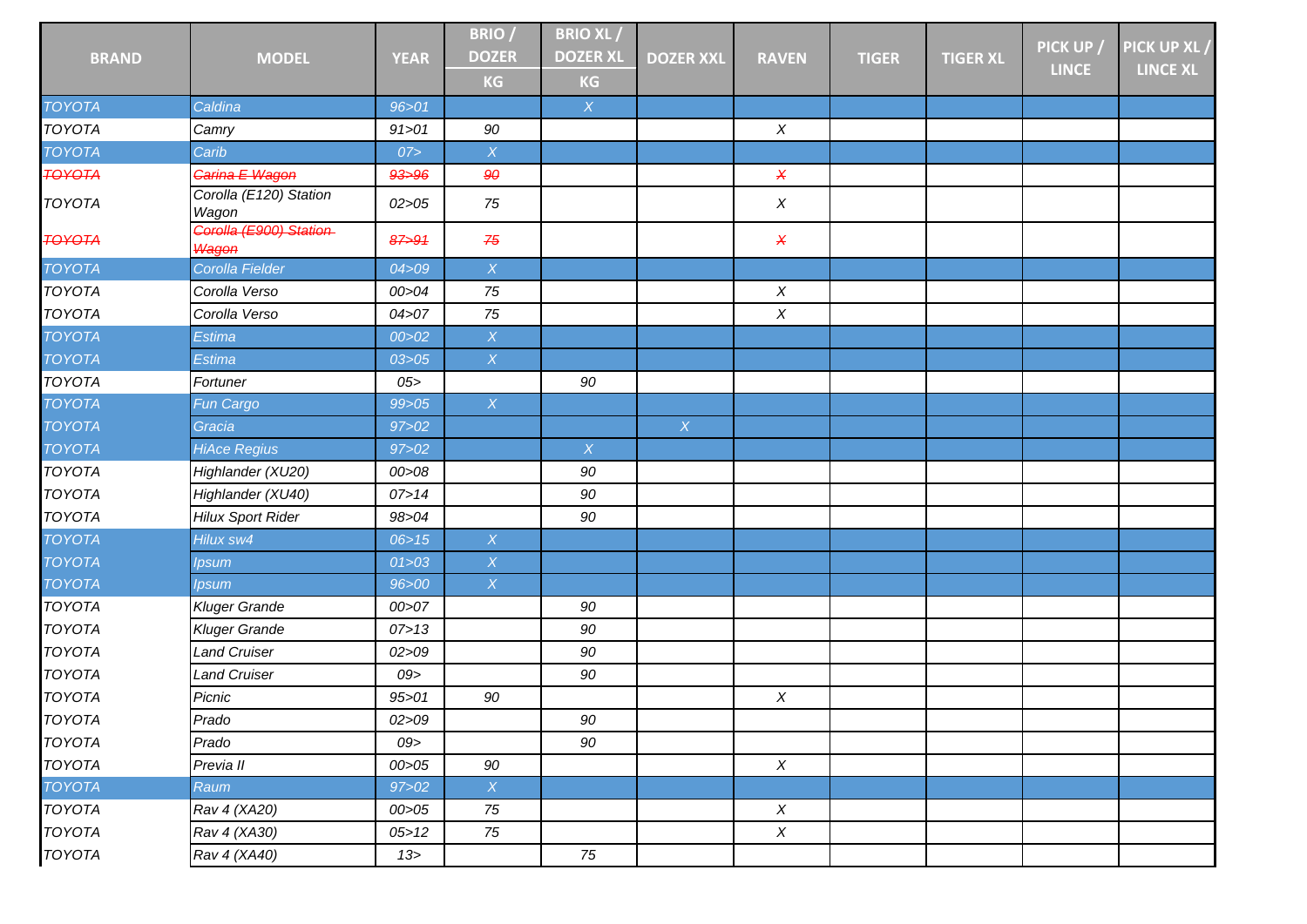|                   |                                    |                    | <b>BRIO</b> /    | <b>BRIO XL/</b> |                  |                  |              |                 |              |                 |
|-------------------|------------------------------------|--------------------|------------------|-----------------|------------------|------------------|--------------|-----------------|--------------|-----------------|
| <b>BRAND</b>      | <b>MODEL</b>                       | <b>YEAR</b>        | <b>DOZER</b>     | <b>DOZER XL</b> | <b>DOZER XXL</b> | <b>RAVEN</b>     | <b>TIGER</b> | <b>TIGER XL</b> | PICK UP /    | PICK UP XL /    |
|                   |                                    |                    | KG               | KG              |                  |                  |              |                 | <b>LINCE</b> | <b>LINCE XL</b> |
| <b>TOYOTA</b>     | Revo I                             | 98 > 02            |                  | 90              |                  |                  |              |                 |              |                 |
| <b>TOYOTA</b>     | Revo II                            | 00 > 02            |                  | 90              |                  |                  |              |                 |              |                 |
| <b>TOYOTA</b>     | Revo III                           | 03 > 05            |                  | 90              |                  |                  |              |                 |              |                 |
| <b>TOYOTA</b>     | Rush                               | 06>                |                  | 90              |                  |                  |              |                 |              |                 |
| <b>TOYOTA</b>     | Sequoia                            | 01 > 07            |                  | 90              |                  |                  |              |                 |              |                 |
| <b>TOYOTA</b>     | Sequoia                            | 08>                |                  | 90              |                  |                  |              |                 |              |                 |
| <b>TOYOTA</b>     | Spacio                             | 97>00              | $\chi$           |                 |                  |                  |              |                 |              |                 |
| <b>TOYOTA</b>     | <b>Sprinter SW</b>                 | 98 >               | $\boldsymbol{X}$ |                 |                  |                  |              |                 |              |                 |
| <b>TOYOTA</b>     | Verso                              | 09 >               |                  | 75              |                  |                  |              |                 |              |                 |
| <b>TOYOTA</b>     | Vitz $(P1)$                        | 99>05              | 75               |                 |                  | $\chi$           |              |                 |              |                 |
| <b>TOYOTA</b>     | Vitz (P1) Verso                    | 00 > 05            | 75               |                 |                  | $\chi$           |              |                 |              |                 |
| <b>TOYOTA</b>     | Yaris (P1)                         | 99>05              | 75               |                 |                  | $\chi$           |              |                 |              |                 |
| <b>TOYOTA</b>     | Yaris (P1) Verso                   | 00 > 05            | 75               |                 |                  | $\chi$           |              |                 |              |                 |
| <b>VOLKSWAGEN</b> | <b>Bora Variant</b>                | 99 > 05            | $\boldsymbol{X}$ |                 |                  |                  |              |                 |              |                 |
| <b>VOLKSWAGEN</b> | Caddy (2K) Maxi                    | 08>                | 75               |                 |                  | $\chi$           |              |                 |              |                 |
| <b>VOLKSWAGEN</b> | Caddy (2K) Maxi Life               | 08>                | 75               |                 |                  | $\chi$           |              |                 |              |                 |
| <b>VOLKSWAGEN</b> | <b>Cross Fox</b>                   | 10 <sub>&gt;</sub> | $\boldsymbol{X}$ |                 |                  |                  |              |                 |              |                 |
| <b>VOLKSWAGEN</b> | Cross Up!                          | 13 >               | 75               |                 |                  | $\chi$           |              |                 |              |                 |
| <b>VOLKSWAGEN</b> | Golf III (1H) Variant              | 94>99              | 90               |                 |                  | $\boldsymbol{X}$ |              |                 |              |                 |
| <b>VOLKSWAGEN</b> | Golf IV (1J) Variant               | 97>04              | 90               |                 |                  | $\chi$           |              |                 |              |                 |
| VOLKSWAGEN        | Golf V (1K) Cross                  | 06 > 10            | 75               |                 |                  | $\chi$           |              |                 |              |                 |
| <b>VOLKSWAGEN</b> | Golf V (1K) Plus                   | 03>08              | 75               |                 |                  | $\boldsymbol{X}$ |              |                 |              |                 |
| <b>VOLKSWAGEN</b> | Golf V (1K) Variant                | 03>08              | 75               |                 |                  | $\chi$           |              |                 |              |                 |
| <b>VOLKSWAGEN</b> | Golf VI (5K) Cross                 | 10 > 14            | 75               |                 |                  | $\chi$           |              |                 |              |                 |
| VOLKSWAGEN        | Golf VI (5K) Plus                  | 08 > 12            | 75               |                 |                  | $\chi$           |              |                 |              |                 |
| VOLKSWAGEN        | Golf VI (5K) Variant               | 08 > 12            | 75               |                 |                  | $\boldsymbol{X}$ |              |                 |              |                 |
| <b>VOLKSWAGEN</b> | Golf VII (5G) Plus                 | 13 >               | 75               |                 |                  | $\chi$           |              |                 |              |                 |
| VOLKSWAGEN        | Golf VII (5G) Sport Van            | 14 >               | 75               |                 |                  | $\chi$           | $\chi$       |                 |              |                 |
| VOLKSWAGEN        | Golf VII (5G) Variant              | 13 >               | 75               |                 |                  | $\chi$           | $\chi$       |                 |              |                 |
| VOLKSWAGEN        | Jetta (A4) / Bora Station<br>Wagon | 98 > 05            | 90               |                 |                  | $\chi$           |              |                 |              |                 |
| <b>VOLKSWAGEN</b> | Jetta Variant                      | 08 >               | X                |                 |                  |                  |              |                 |              |                 |
| VOLKSWAGEN        | Parati II                          | 94 > 13            |                  | 75              |                  |                  |              |                 |              |                 |
| VOLKSWAGEN        | Passat (B5) Variant                | 96 > 05            | 90               |                 |                  | $\chi$           |              |                 |              |                 |
| VOLKSWAGEN        | Passat (B6) Variant                | 05 > 10            | 90               |                 |                  | $\chi$           |              |                 |              |                 |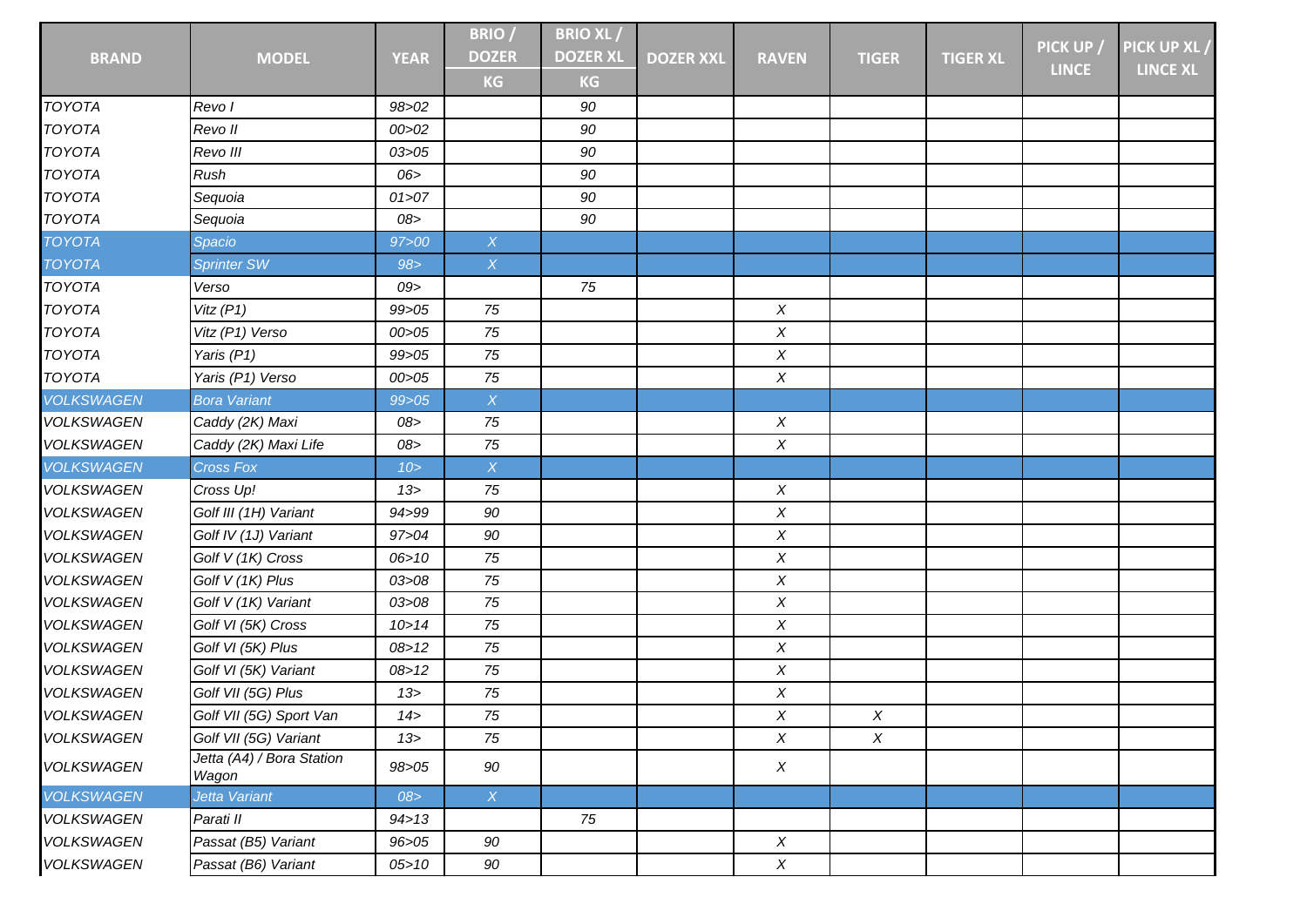|                   |                        |                    | BRIO/            | <b>BRIO XL/</b> |                  |                |                |                 |              |                 |
|-------------------|------------------------|--------------------|------------------|-----------------|------------------|----------------|----------------|-----------------|--------------|-----------------|
| <b>BRAND</b>      | <b>MODEL</b>           | <b>YEAR</b>        | <b>DOZER</b>     | <b>DOZER XL</b> | <b>DOZER XXL</b> | <b>RAVEN</b>   | <b>TIGER</b>   | <b>TIGER XL</b> | PICK UP /    | PICK UP XL /    |
|                   |                        |                    | <b>KG</b>        | KG              |                  |                |                |                 | <b>LINCE</b> | <b>LINCE XL</b> |
| VOLKSWAGEN        | Passat (B7) Alltrack   | 12 > 14            | 75               |                 |                  | $\chi$         | X              |                 |              |                 |
| VOLKSWAGEN        | Passat (B7) Variant    | 11 > 14            | 90               |                 |                  | $\chi$         | $\chi$         |                 |              |                 |
| VOLKSWAGEN        | Passat (B8) Variant    | 14 >               |                  |                 |                  |                |                | $\chi$          |              | $\chi$          |
| <b>VOLKSWAGEN</b> | Pointer II             | 94 > 13            |                  | 75              |                  |                |                |                 |              |                 |
| <b>VOLKSWAGEN</b> | Polo III (6N) Variant  | 95>99              | 90               |                 |                  | $\chi$         |                |                 |              |                 |
| <b>VOLKSWAGEN</b> | Polo III (6N2) Variant | 99 > 03            | 90               |                 |                  | $\chi$         |                |                 |              |                 |
| <b>VOLKSWAGEN</b> | Polo IV (9N3) Cross    | 06>08              | 75               |                 |                  | $\chi$         |                |                 |              |                 |
| <b>VOLKSWAGEN</b> | Polo IV (9N3) Fun      | 03>08              | 90               |                 |                  | X              |                |                 |              |                 |
| <b>VOLKSWAGEN</b> | Polo V (6C) Cross      | 14 >               | 75               |                 |                  | $\chi$         | $\chi$         |                 |              |                 |
| <b>VOLKSWAGEN</b> | Polo V (6R) Cross      | 10 > 14            | 75               |                 |                  | $\chi$         | $\pmb{\times}$ |                 |              |                 |
| <b>VOLKSWAGEN</b> | Quantum                | 91                 | $\boldsymbol{X}$ |                 |                  |                |                |                 |              |                 |
| <b>VOLKSWAGEN</b> | Saveiro                | 10 <sub>&gt;</sub> | $\boldsymbol{X}$ |                 |                  |                |                |                 |              |                 |
| <b>VOLKSWAGEN</b> | Sharan (7M1)           | 95>00              |                  | 90              |                  |                |                |                 |              |                 |
| <b>VOLKSWAGEN</b> | Sharan (7M1A)          | 99>04              |                  | 90              |                  |                |                |                 |              |                 |
| <b>VOLKSWAGEN</b> | Sharan (7M1B)          | 03 > 09            |                  | 90              |                  |                |                |                 |              |                 |
| <b>VOLKSWAGEN</b> | Sharan (7N)            | 10 >               |                  | 90              |                  |                | $\chi$         |                 |              |                 |
| <b>VOLKSWAGEN</b> | Space Fox              | 06>09              | $\boldsymbol{X}$ |                 |                  |                |                |                 |              |                 |
| <b>VOLKSWAGEN</b> | <b>Space Fox</b>       | 10 <sub>&gt;</sub> | $\boldsymbol{X}$ |                 |                  |                |                |                 |              |                 |
| <b>VOLKSWAGEN</b> | Sportsvan              | 14>                | $\boldsymbol{X}$ |                 |                  |                |                |                 |              |                 |
| <b>VOLKSWAGEN</b> | <b>Suran</b>           | 06>09              | $\boldsymbol{X}$ |                 |                  |                |                |                 |              |                 |
| <b>VOLKSWAGEN</b> | Suran                  | 06 > 14            | 75               |                 |                  | $\chi$         |                |                 |              |                 |
| <b>VOLKSWAGEN</b> | Suran                  | 10 <sub>&gt;</sub> | $\boldsymbol{X}$ |                 |                  |                |                |                 |              |                 |
| VOLKSWAGEN        | Tiguan (5N)            | 07 > 11            | 75               |                 |                  | $\chi$         |                |                 |              |                 |
| <b>VOLKSWAGEN</b> | Tiguan (5N)            | 11 > 16            | 75               |                 |                  | $\chi$         |                |                 |              |                 |
| VOLKSWAGEN        | Tiguan (5N) Cross      | 14 >               |                  | 90              |                  |                |                | $\chi$          |              |                 |
| <b>VOLKSWAGEN</b> | Tiguan II              | 16 <sub>5</sub>    |                  | 75              |                  |                | $\chi$         |                 |              |                 |
| <b>VOLKSWAGEN</b> | Touareg (7L)           | 02 > 06            | 75               |                 |                  |                |                |                 |              |                 |
| VOLKSWAGEN        | Touareg II (7P)        | 10 > 13            |                  | 75              |                  |                |                |                 |              |                 |
| VOLKSWAGEN        | Touareg II (7P)        | 14 >               |                  | 75              |                  |                | $\chi$         |                 |              |                 |
| VOLKSWAGEN        | Touran $I(1T)$         | 03 > 10            |                  | 75              |                  |                |                |                 |              |                 |
| VOLKSWAGEN        | Touran I (1T)          | 10 > 15            |                  | 75              |                  |                | $\chi$         |                 |              |                 |
| VOLKSWAGEN        | Touran II (5T)         | 15                 |                  | 75              |                  |                | $\chi$         |                 |              |                 |
| <b>VOLVO</b>      | 200                    | 74>94              | 90               |                 |                  | $\pmb{\times}$ |                |                 |              |                 |
| <b>VOLVO</b>      | 760                    | 84 > 92            | 90               |                 |                  | $\chi$         |                |                 |              |                 |